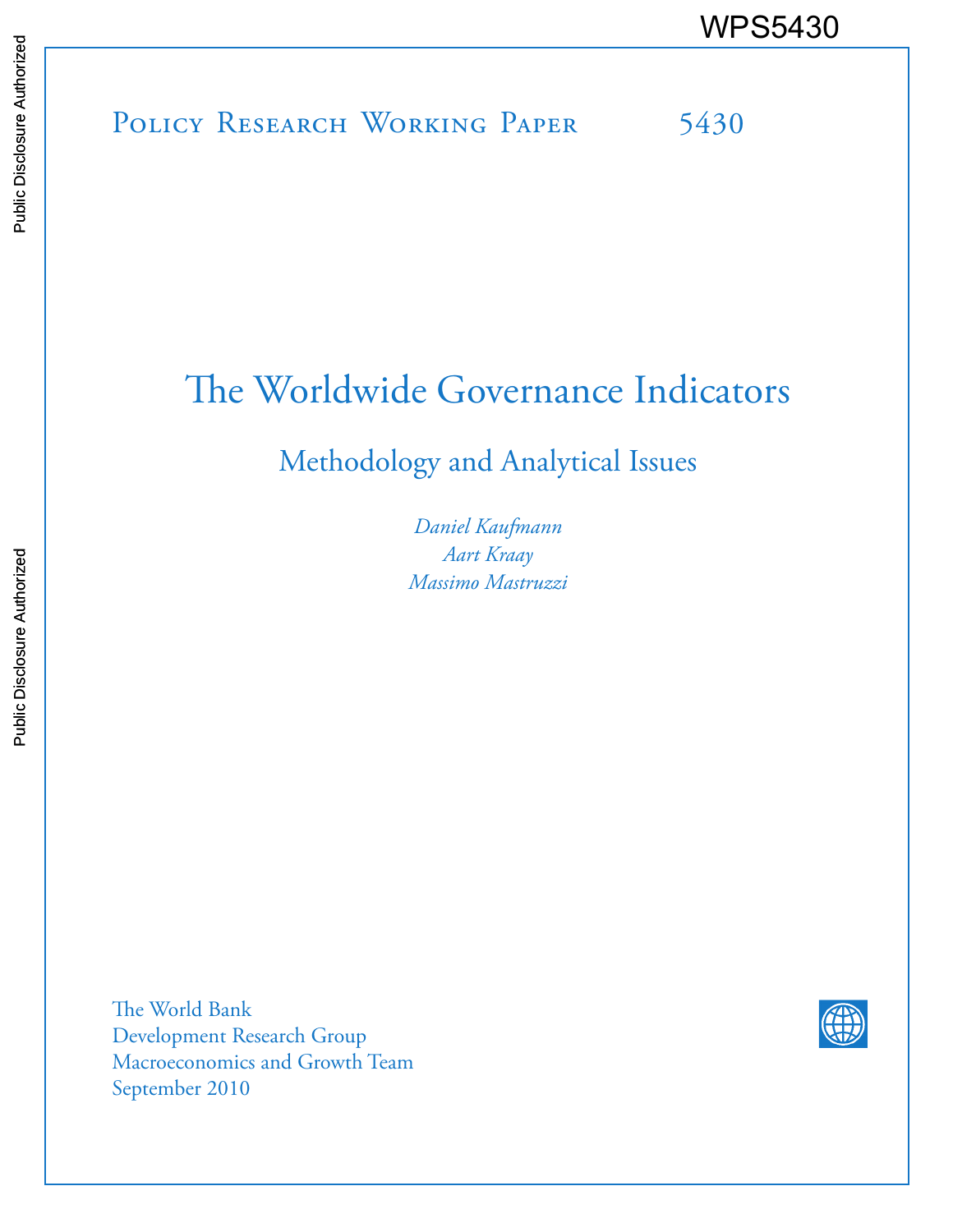#### POLICY RESEARCH WORKING PAPER 5430

## **Abstract**

This paper summarizes the methodology of the Worldwide Governance Indicators (WGI) project, and related analytical issues. The WGI cover over 200 countries and territories, measuring six dimensions of governance starting in 1996: Voice and Accountability, Political Stability and Absence of Violence/Terrorism, Government Effectiveness, Regulatory Quality, Rule of Law, and Control of Corruption. The aggregate indicators are based on several hundred individual underlying variables, taken from a wide variety of existing data sources. The data reflect the views on

governance of survey respondents and public, private, and NGO sector experts worldwide. The WGI also explicitly report margins of error accompanying each country estimate. These reflect the inherent difficulties in measuring governance using any kind of data. Even after taking these margins of error into account, the WGI permit meaningful cross-country and over-time comparisons. The aggregate indicators, together with the disaggregated underlying source data, are available at www.govindicators.org.

This paper—a product of the Macroeconomics and Growth Team, Development Research Group—is part of a larger effort in the department to study the causes and consequences of good governance for development. Policy Research Working Papers are also posted on the Web at http://econ.worldbank.org. The author may be contacted at akraay@worldbank.org.

*The Policy Research Working Paper Series disseminates the findings of work in progress to encourage the exchange of ideas about development*  issues. An objective of the series is to get the findings out quickly, even if the presentations are less than fully polished. The papers carry the *names of the authors and should be cited accordingly. The findings, interpretations, and conclusions expressed in this paper are entirely those of the authors. They do not necessarily represent the views of the International Bank for Reconstruction and Development/World Bank and its affiliated organizations, or those of the Executive Directors of the World Bank or the governments they represent.*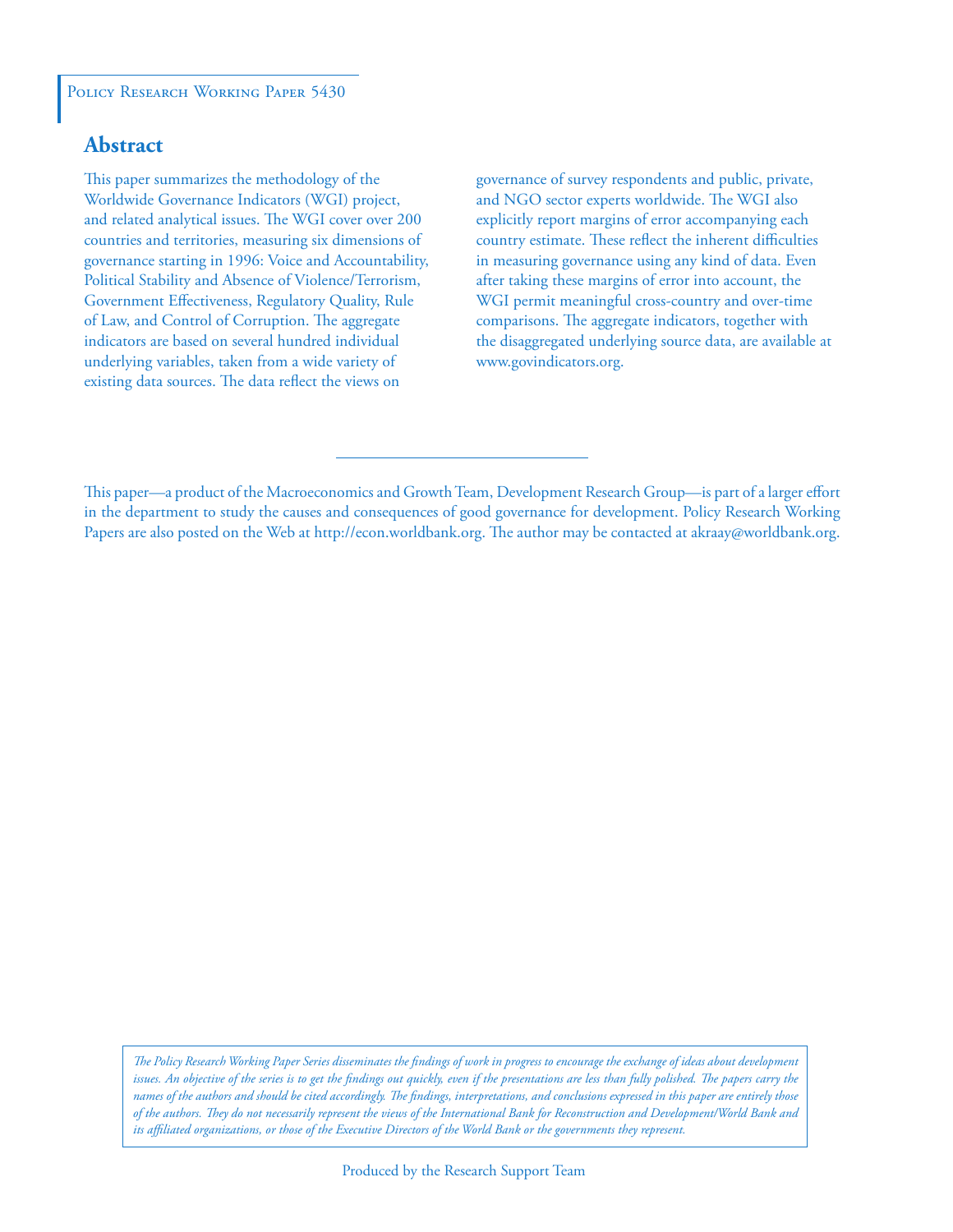## **The Worldwide Governance Indicators:**

### **Methodology and Analytical Issues**

Daniel Kaufmann, Brookings Institution

Aart Kraay and Massimo Mastruzzi, World Bank

*Access the WGI data at www.govindicators.org* 

\_\_\_\_\_\_\_\_\_\_\_\_\_\_\_\_\_\_\_\_\_\_\_\_\_\_\_\_\_

dkaufmann@brookings.edu, akraay@worldbank.org, mmastruzzi@worldbank.org. The findings, interpretations, and conclusions expressed in this paper are entirely those of the authors. They do not necessarily represent the views of the Brookings Institution, the International Bank for Reconstruction and Development/World Bank and its affiliated organizations, or those of the Executive Directors of the World Bank or the governments they represent. The Worldwide Governance Indicators (WGI) are not used by the World Bank for resource allocation. Financial support from the World Bank's Knowledge for Change trust fund, and the Hewlett Foundation is gratefully acknowledged. We would like to thank S. Rose, S. Radelet, C. Logan, M. Neumann, N. Meisel, J. Ould‐Auodia, R. Fullenbaum, M. Seligson, F. Marzo, C. Walker, P. Wongwan, V. Hollingsworth, S. Hatipoglu, D. Cingranelli, D. Richards, M. Lagos, R. Coutinho, S. Mannan, Z. Tabernacki, J. Auger, L. Mootz, N. Heller, G. Kisunko, J. Rodriguez Mesa, J. Riano, V. Penciakova, and D. Cieslikowsky for providing data and comments, and answering our numerous questions. Particular thanks is due to Arseny Malov for his work in designing and maintaining the WGI website at www.govindicators.org.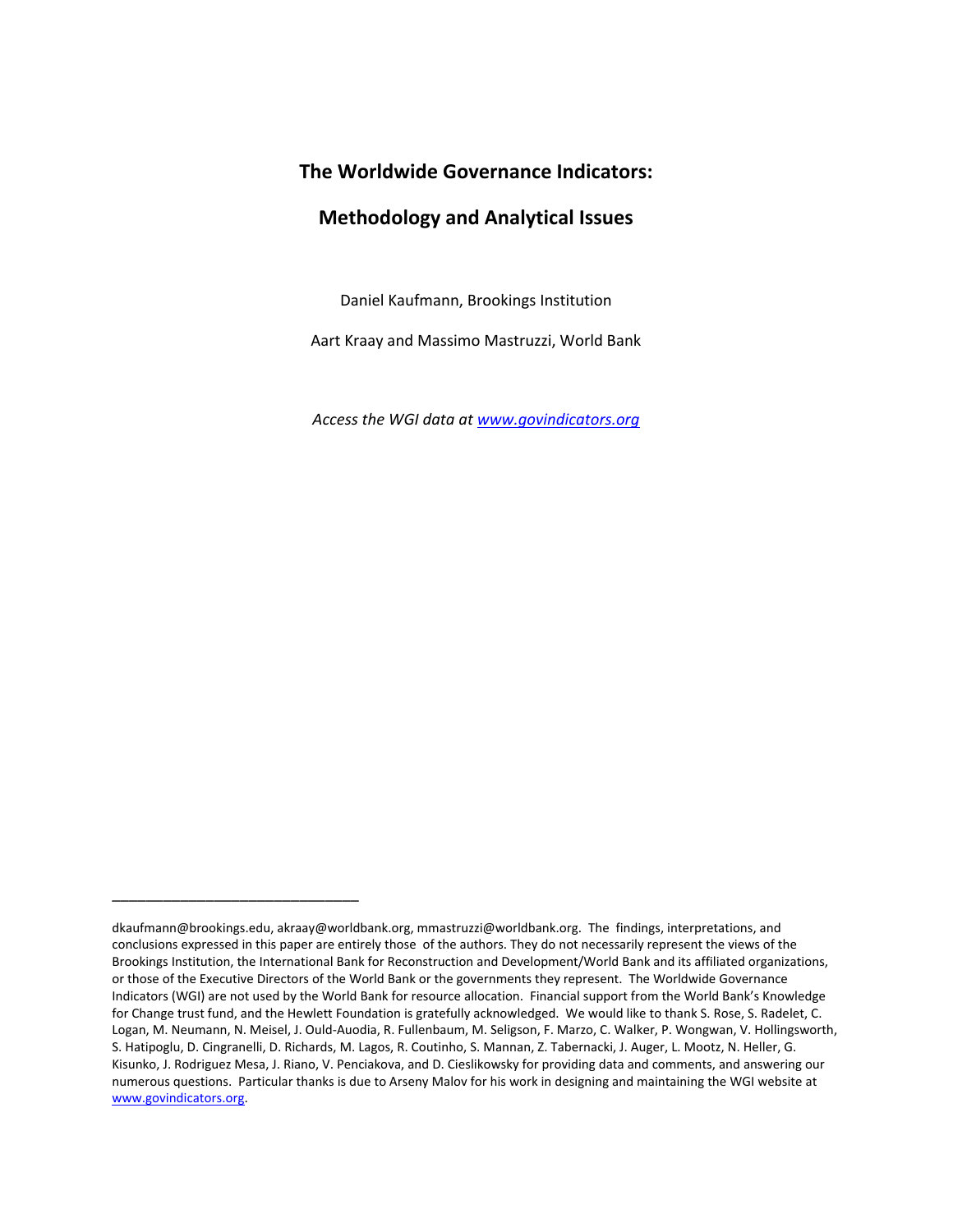#### **1. Introduction**

The Worldwide Governance Indicators (WGI) are a long‐standing research project to develop cross‐country indicators of governance. The WGI consist of six composite indicators of broad dimensions of governance covering over 200 countries since 1996: Voice and Accountability, Political Stability and Absence of Violence/Terrorism, Government Effectiveness, Regulatory Quality, Rule of Law, and Control of Corruption. These indicators are based on several hundred variables obtained from 31 different data sources, capturing governance perceptions as reported by survey respondents, non‐ governmental organizations, commercial business information providers, and public sector organizations worldwide.

This paper summarizes the methodology and key analytical issues relevant to the overall WGI project. The updated data for the six indicators, together with the underlying source data and the details of the 2010 update of the WGI, are not discussed in this paper but are available online at www.govindicators.org. We also plan to release and document subsequent updates of the WGI purely online, with this paper serving as a guide to the overall methodological issues relevant to the WGI project and future updates.

In the WGI we draw together data on perceptions of governance from a wide variety of sources, and organize them into six clusters corresponding to the six broad dimensions of governance listed above. For each of these clusters we then use a statistical methodology known as an Unobserved Components Model to (i) standardize the data from these very diverse sources into comparable units, (ii) construct an aggregate indicator of governance as a weighted average of the underlying source variables, and (iii) construct margins of error that reflect the unavoidable imprecision in measuring governance.

We believe this to be a useful way of organizing and summarizing the very large and disparate set of individual perceptions‐based indicators of governance that have become available since the late 1990s when we began this project. Moreover, by constructing and reporting explicit margins of error for the aggregate indicators, we enable users to avoid over‐interpreting small differences between countries and over time in the indicators that are unlikely to be statistically – or practically – significant.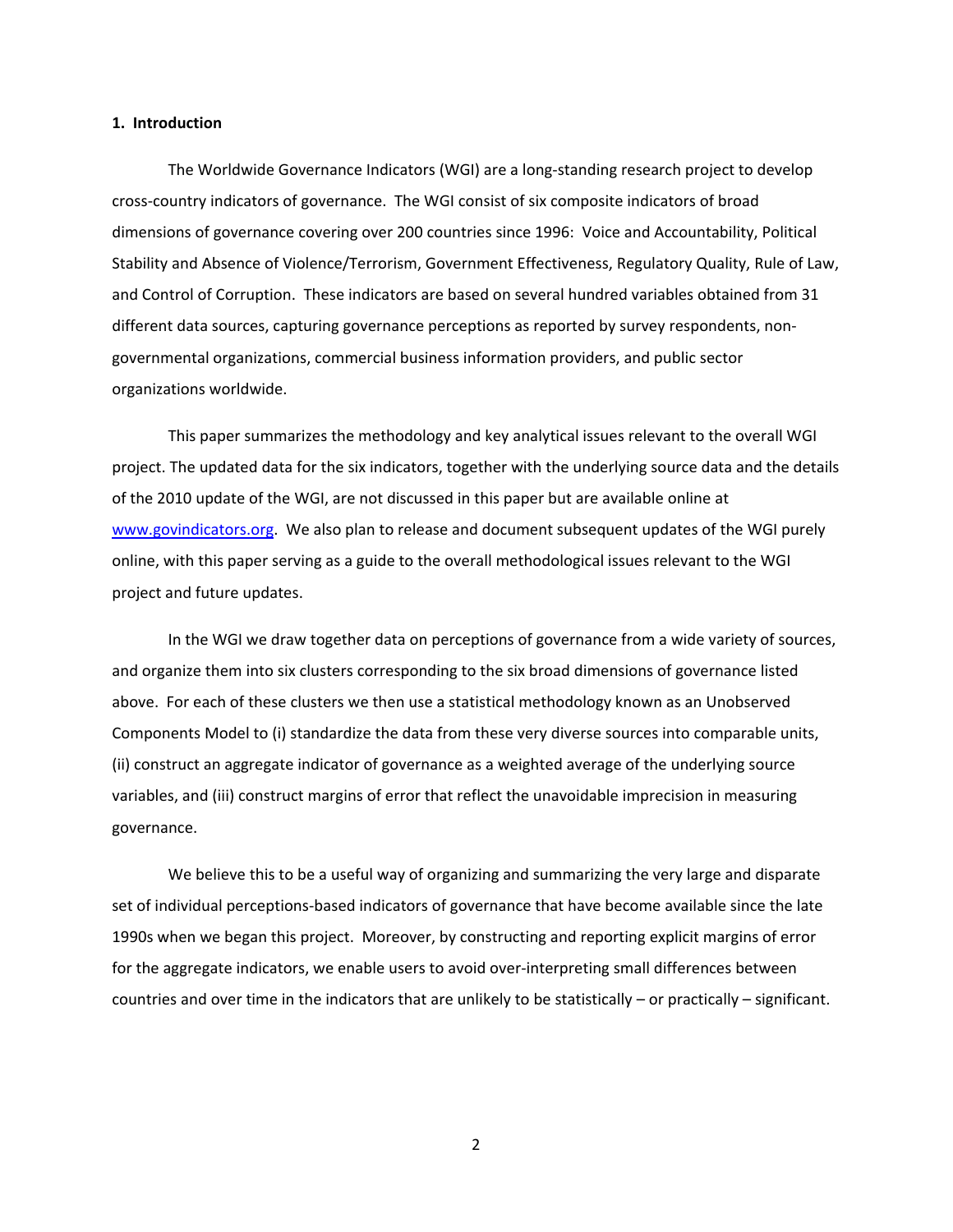This emphasis on explicit reporting of uncertainty about estimates of governance has been notably lacking in most other governance datasets. $<sup>1</sup>$ </sup>

While the six aggregate WGI measures are a useful summary of the underlying source data, we recognize that for many purposes, the individual underlying data sources are also of interest for users of the WGI data. Many of these indicators provide highly specific and disaggregated information about particular dimensions of governance that are of great independent interest. For this reason we make the underlying source data available together with the six aggregate indicators through the WGI website.

The rest of this paper is organized as follows. In the next section we discuss the definition of governance that motivates the six broad indicators that we construct. Section 3 describes the source data on governance perceptions on which the WGI project is based. Section 4 provides details on the statistical methodology used to construct the aggregate indicators, and Section 5 offers a guide to interpreting the data. Section 6 contains a review of some of the main analytic issues in the construction and use of the WGI, and Section 7 concludes.

#### **2. Defining Governance**

Although the concept of governance is widely discussed among policymakers and scholars, there is as yet no strong consensus around a single definition of governance or institutional quality. Various authors and organizations have produced a wide array of definitions. Some are so broad that they cover almost anything, such as the definition of *"rules, enforcement mechanisms, and organizations"* offered by the World Bank's 2002 World Development Report "Building Institutions for Markets". Others more narrowly focus on public sector management issues, including the definition proposed by the World Bank in 1992 as *"the manner in which power is exercised in the management of a country's economic and social resources for development"*. In specific areas of governance such as the rule of law, there are extensive debates among scholars over "thin" versus "thick" definitions, where the former focus narrowly on whether existing rules and laws are enforced, while the latter emphasizes more the justice of the content of the laws.

 $1$  The only exceptions we are aware of are that (a) the Transparency International Corruption Perceptions Index began reporting margins of error in the mid-2000s, and (b) more recently the Global Integrity Index has begun reporting measures of inter-respondent disagreement on their expert assessments of integrity mechanisms.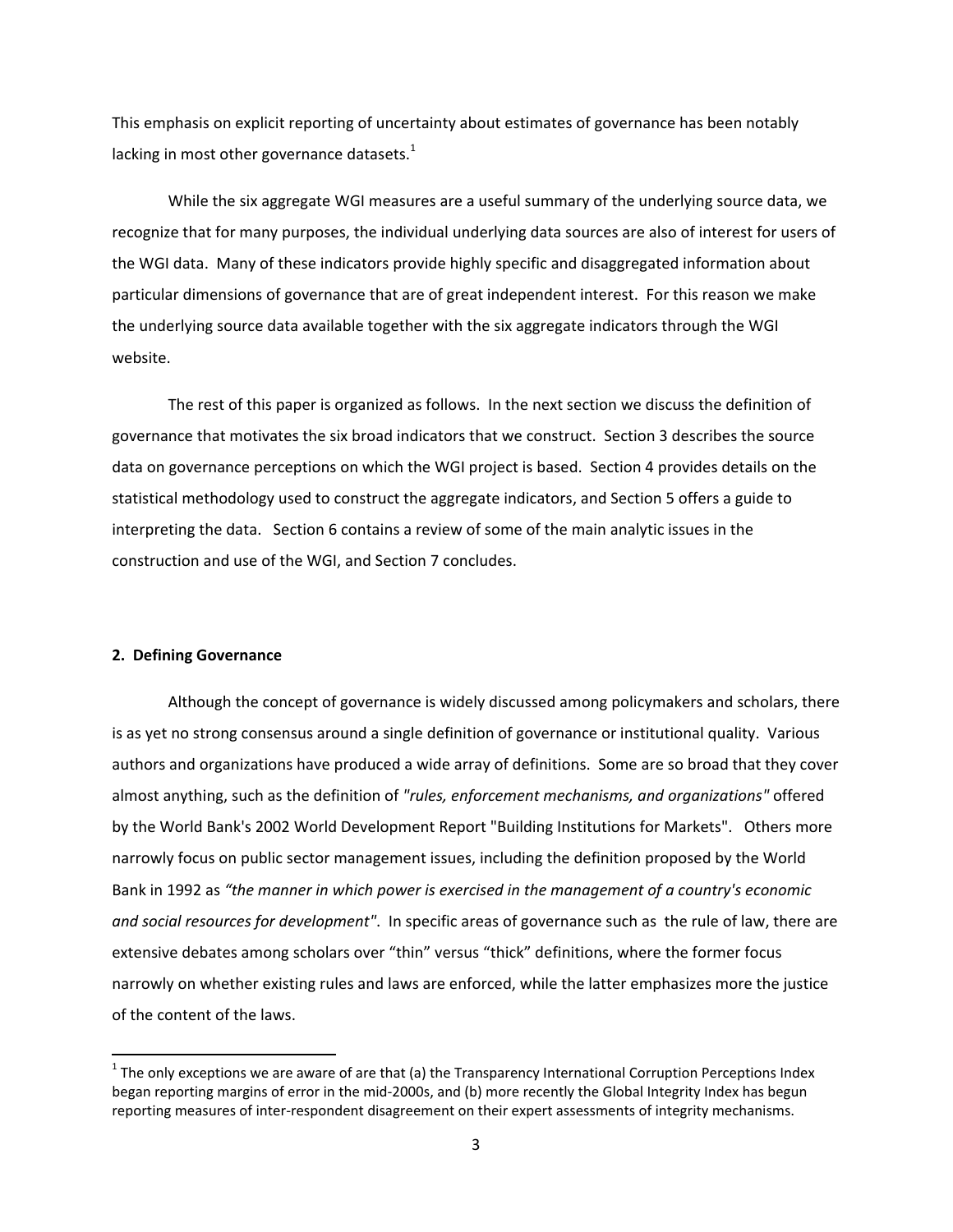We draw on existing notions of governance, and seek to navigate between overly broad and narrow definitions, to define governance as *"the traditions and institutions by which authority in a country is exercised. This includes (a) the process by which governments are selected, monitored and replaced; (b) the capacity of the government to effectively formulate and implement sound policies; and* (c) the respect of citizens and the state for the institutions that govern economic and social interactions *among them.*" We construct two measures of governance corresponding to each of these three areas, resulting in a total of six dimensions of governance:

*(a) The process by which governments are selected, monitored, and replaced:*

**1. Voice and Accountability (VA)** – capturing perceptions of the extent to which a country's citizens are able to participate in selecting their government, as well as freedom of expression, freedom of association, and a free media.

**2. Political Stability and Absence of Violence/Terrorism (PV)** – capturing perceptions of the likelihood that the government will be destabilized or overthrown by unconstitutional or violent means, including politically‐motivated violence and terrorism.

*(b) The capacity of the government to effectively formulate and implement sound policies:*

**3. Government Effectiveness (GE)** – capturing perceptions of the quality of public services, the quality of the civil service and the degree of its independence from political pressures, the quality of policy formulation and implementation, and the credibility of the government's commitment to such policies.

**4. Regulatory Quality (RQ)** – capturing perceptions of the ability of the government to formulate and implement sound policies and regulations that permit and promote private sector development.

(c) *The respect of citizens and the state for the institutions that govern economic and social interactions among them:*

**5. Rule of Law (RL)** – capturing perceptions of the extent to which agents have confidence in and abide by the rules of society, and in particular the quality of contract enforcement, property rights, the police, and the courts, as well as the likelihood of crime and violence.

**6. Control of Corruption (CC)** – capturing perceptions of the extent to which public power is exercised for private gain, including both petty and grand forms of corruption, as well as "capture" of the state by elites and private interests.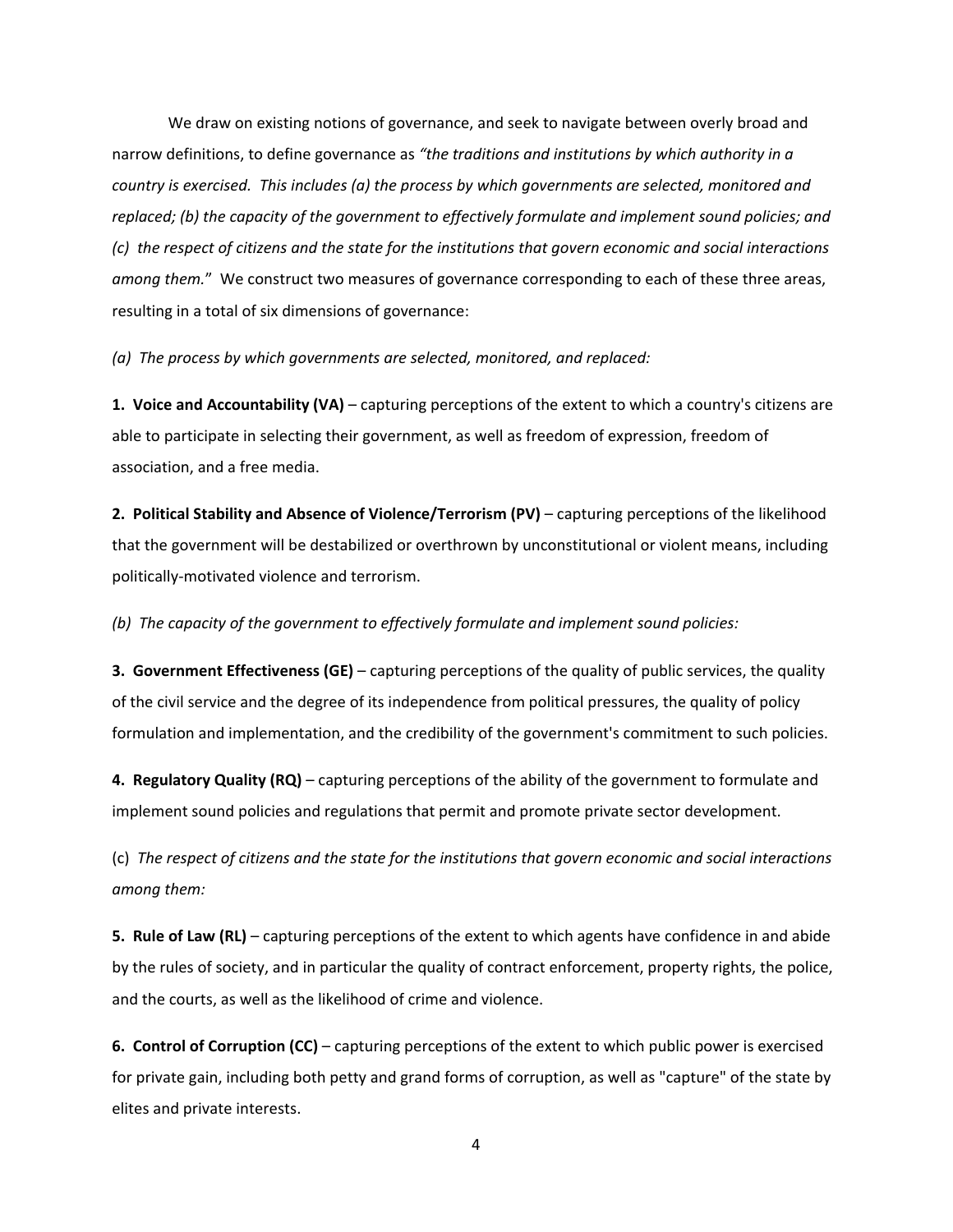We believe that this definition provides a useful way of thinking about governance issues as well as a useful way of organizing the available empirical measures of governance as described below. Yet we recognize that for other purposes, other definitions of governance may of course also be relevant. In this spirit we make the source data underlying our indicators publicly available at www.govindicators.org, and encourage users with different objectives to combine the data in different ways more suited to their needs. In the next section of the paper we describe how we use our definitions to organize a large number of empirical proxies into the six categories mentioned above.

We also note that these six dimensions of governance should not be thought of as being somehow independent of one another. One might reasonably think for example that better accountability mechanisms lead to less corruption, or that a more effective government can provide a better regulatory environment, or that respect for the rule of law leads to fairer processes for selecting and replacing governments and less abuse of public office for private gain. In light of such inter‐ relationships, it is not very surprising that our six composite measures of governance are strongly positively correlated across countries. These inter-relationships also mean that the task of assigning individual variables measuring various aspects of governance to our six broad categories is not clear-cut. While we have taken considerable care to make these assignments reasonably in our judgment, in some cases there is also room for debate. For this reason as well, the availability of the underlying source data is a useful feature of the WGI as it allows users with other objectives, or other conceptions of governance, to organize the data in ways suited to their needs.

#### **3. Governance Data Sources for the WGI**

In the WGI project we rely exclusively on perceptions-based governance data sources. In Section 6 below we discuss in more detail the rationale for relying on this particular type of data. Our data sources include surveys of firms and households, as well as the subjective assessments of a variety of commercial business information providers, non‐governmental organizations, and a number of multilateral organizations and other public‐sector bodies. Table 1 identifies the full set of 31 sources used in the 2010 update of the WGI. Each of these data sources provides us with a set of empirical proxies for the six broad categories of governance that we seek to measure. For example, a cross‐ country household or firm survey might provide us with data on respondents' perceptions or experiences with corruption, while a NGO or commercial data provider might provide its own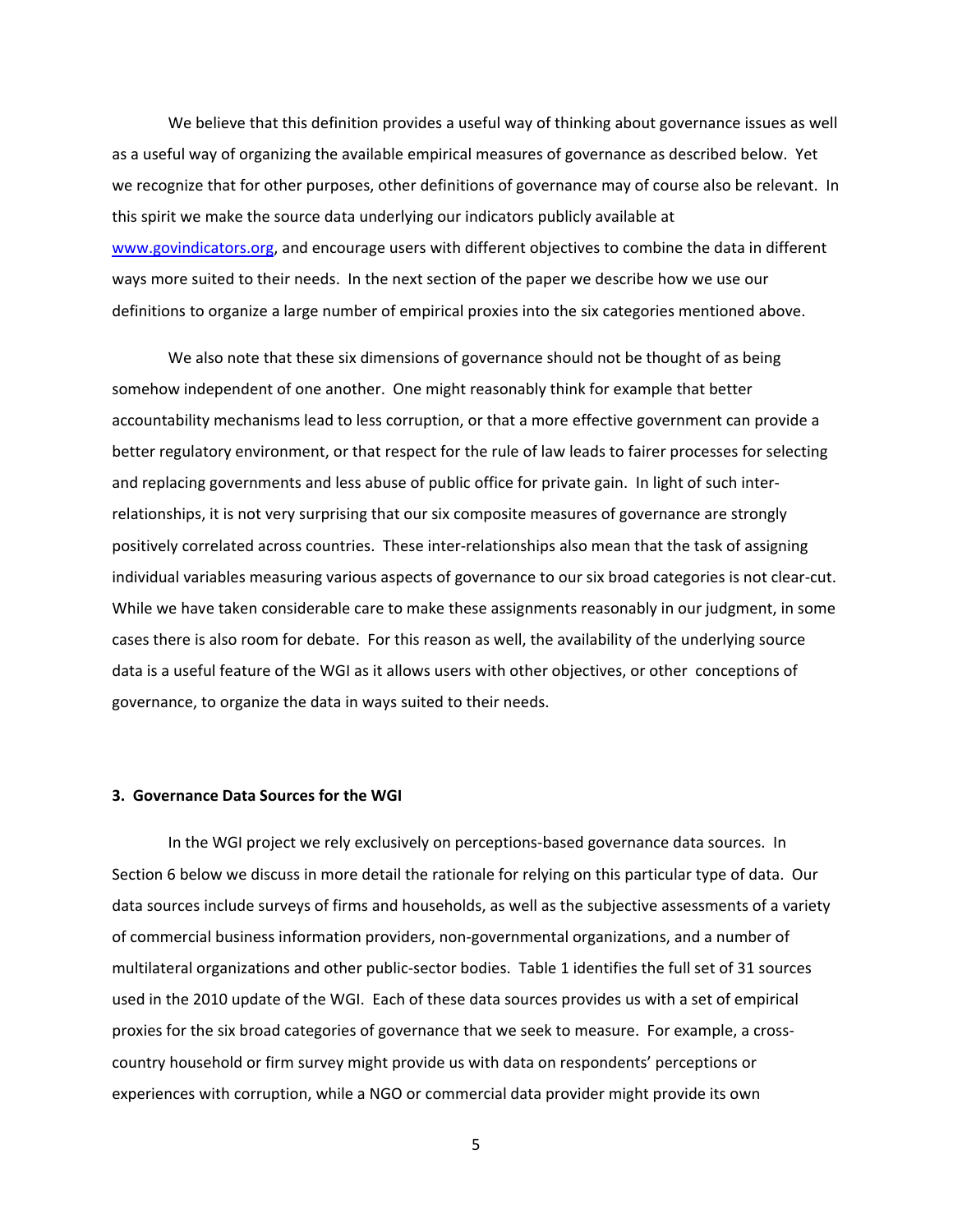assessments of corruption based on its network of respondents. As discussed in the following section, we then combine these many different measures of corruption into a composite indicator that summarizes their common component. We follow the same process for the other five broad indicators.

Complementing Table 1 in this paper, a complete description of each of these data sources, including a description of how each of the individual variables from them is assigned to one of the six broad WGI measures, is available on the Documentation tab of www.govindicators.org. Almost all of our data sources are available annually, and we align these annual observations with the years for the WGI measures. In a few cases data sources are updated only once every two or three years. In this case, we use data lagged by one or two years from these sources to construct the estimates for more recent aggregate WGI measures. Details on these issues of timing can also be found in the full descriptions of the individual data sources.

We note also that there are small changes from year to year in the set of sources on which the WGI scores are based. These too are documented online, and reflect the reality that we introduce new data sources as they become available, and if necessary on occasion drop existing sources that stop publication or undergo other significant changes that prevent us from continuing their use in the WGI. Wherever possible we make these changes consistently for all years in the historical data as well, in order to ensure maximum over‐time comparability in the WGI. Users of the WGI should therefore be aware that each annual update of the WGI supersedes previous years' versions of the data for the entire time period covered by the indicators.

The WGI data sources reflect the perceptions of a very diverse group of respondents. Several are *surveys* of individuals or domestic firms with first-hand knowledge of the governance situation in the country. These include the World Economic Forum's Global Competitiveness Report, the Institute for Management Development's World Competitiveness Yearbook, the World Bank / EBRD's Business Environment and Enterprise Performance surveys, the Gallup World Poll, Latinobarometro, Afrobarometro, and the AmericasBarometer. We refer to these as "Surveys" in Table 1.

We also capture the views of country analysts at the major multilateral development agencies (the European Bank for Reconstruction and Development, the African Development Bank, the Asian Development Bank, and the World Bank), reflecting these individuals' in‐depth experience working on the countries they assess. Together with some expert assessments provided by the United States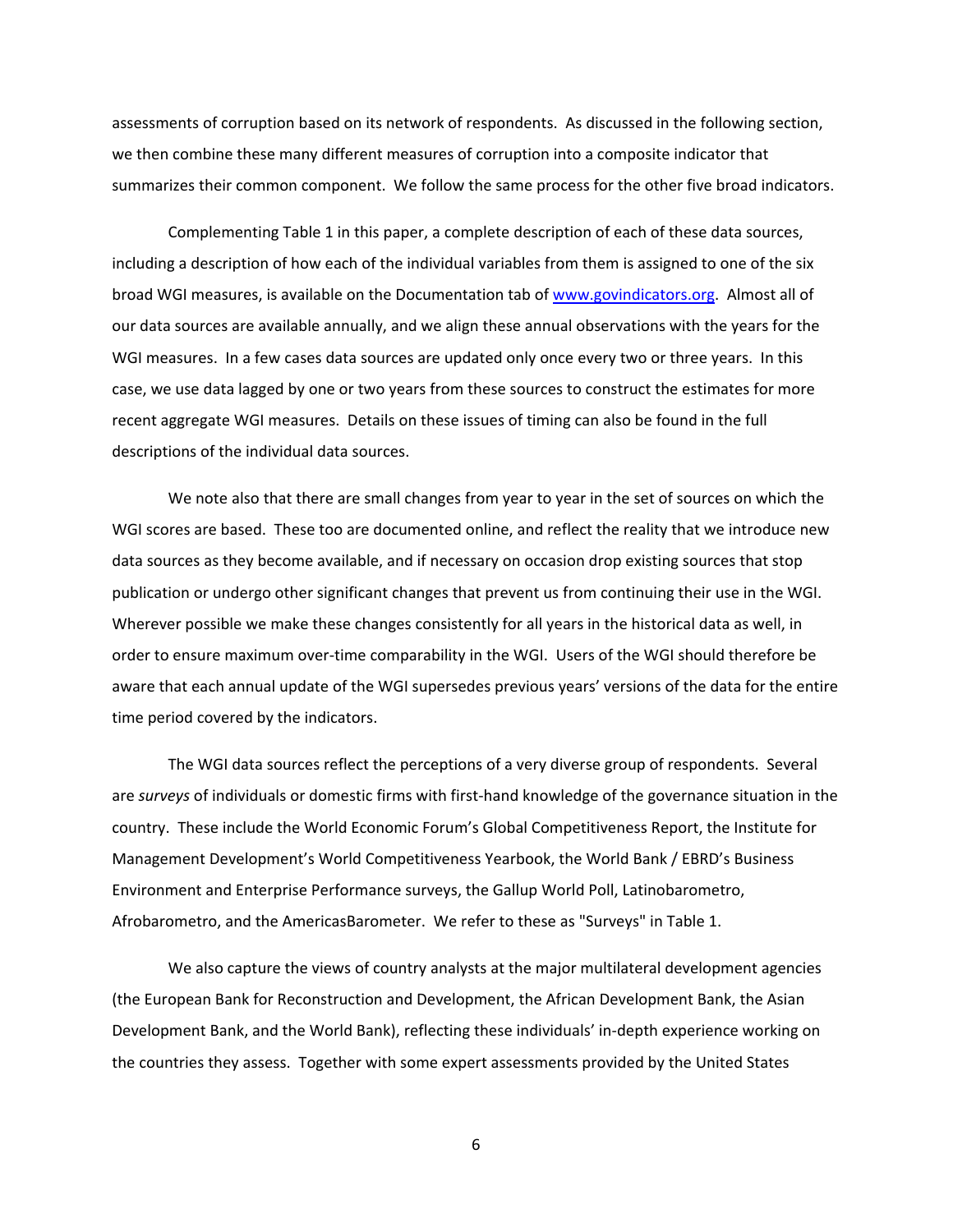Department of State and France's Ministry of Finance, Industry and Employment, we classify these as *"Public Sector Data Providers"* in Table 1.

A number of data sources provided by various *nongovernmental organizations*, such as Reporters Without Borders, Freedom House, and the Bertelsmann Foundation, are also included. Finally, an important category of data sources for us are *commercial business information providers*, such as the Economist Intelligence Unit, Global Insight, and Political Risk Services. These last two types of data providers typically base their assessments on a global network of correspondents with extensive experience in the countries they are rating.

The data sources in Table 1 are fairly evenly divided among these four categories. Of the 31 data sources used in 2009, 5 are from commercial business information providers; surveys and NGOs contribute 9 sources each; and the remaining 8 sources are from public sector providers. An important qualification however is that the commercial business information providers typically report data for larger country samples than our other types of sources. An extreme example is the Global Insight Business Conditions and Risk Indicators, which provides information on over 200 countries in each of our six aggregate indicators. Primarily for reasons of cost, household and firm surveys typically have much smaller country coverage, although the coverage of some is still substantial. Our largest surveys, the Global Competitiveness Report survey and the Gallup World Poll each cover around 130 countries, but several regional surveys cover necessarily smaller sets of countries. Some of the expert assessments provided by NGOs and public sector organizations have quite substantial country coverage, but others, particularly regionally‐focused ones have much smaller country coverage. In 2009 for example, data from commercial business information providers account for around 34 percent of the country‐year data points in our underlying source data, while surveys and NGOs contribute 20 percent each, and public sector providers contribute the remaining 26 percent of data points.

As a vital complement to the aggregate WGI measures, we also make available through the WGI website the underlying data from virtually all of the individual data sources that go into our aggregate indicators. The majority of our data sources, such as Freedom House and Reporters Without Borders have always been publicly available through the publications and/or websites of their respective organizations, and we simply reproduce them here. Several of our other sources provided by commercial risk rating agencies and commercial survey organizations are only available commercially. In the interests of greater transparency, these organizations have kindly agreed to allow us to report their proprietary data in the form in which it enters our governance indicators.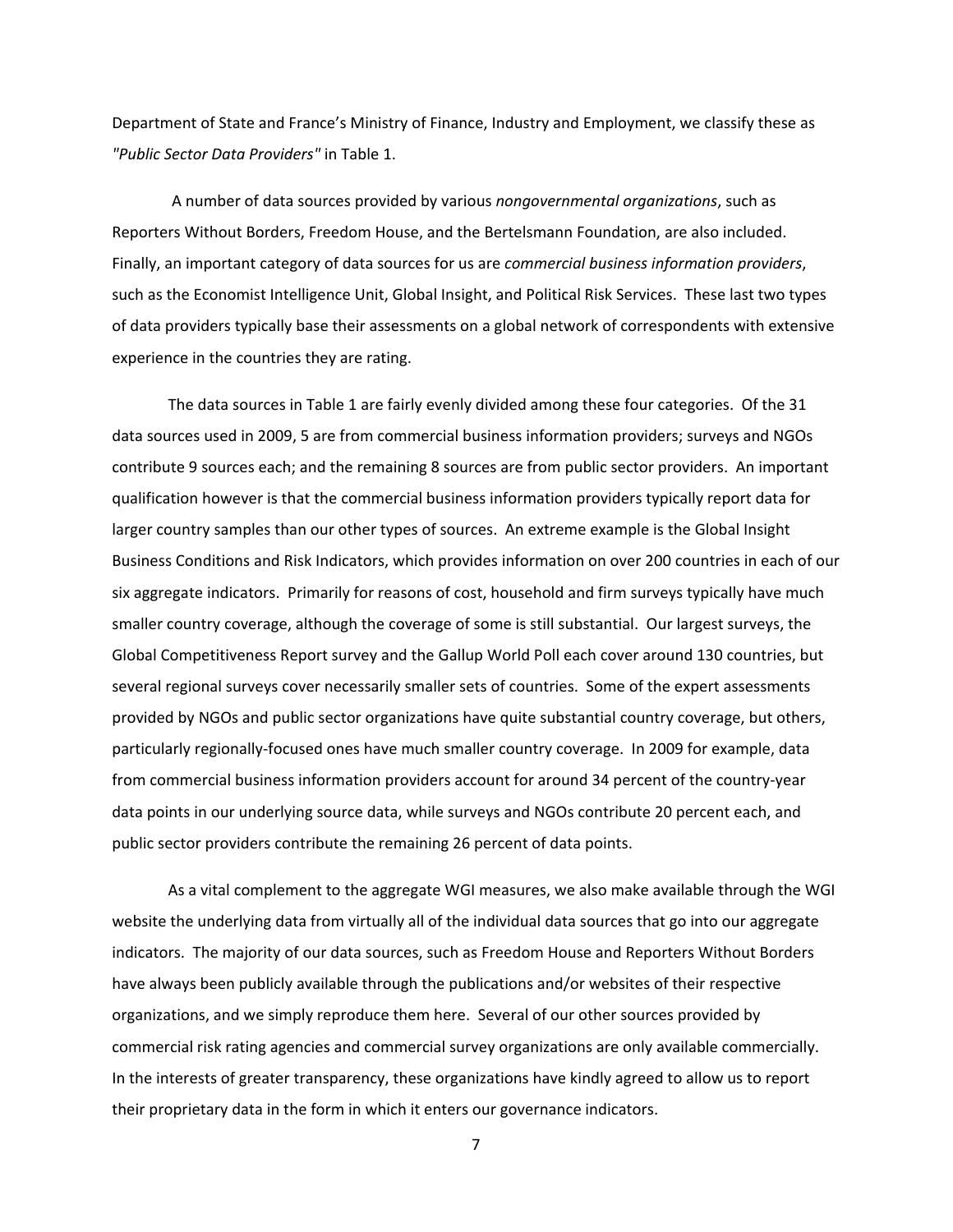The only data sources we are unable to make fully public are the World Bank's Country Policy and Institutional Assessment (CPIA), and the corresponding assessments produced by the African Development Bank and the Asian Development Bank. This reflects the disclosure policy of these organizations and not a choice on our part. We do note however that starting in 2002 the World Bank began publishing limited information on its CPIA assessments on its external website. For the years 2002‐2004 the overall CPIA ratings are reported by quintile for countries eligible to borrow from the International Development Association (IDA), the concessional lending window of the World Bank. Since 2005, the individual country scores for the IDA resource allocation index, a rating that reflects the CPIA as well as other considerations, have been publicly available for IDA‐eligible countries. The African Development Bank's CPIA ratings have also been publicly available by quintile since 2004, and have been fully public since 2005, while the Asian Development Bank's scores have been fully public for its concessional borrowers since 2005. Those CPIA scores made public by these multilateral development banks are also available through our website.

All the individual variables have been rescaled to run from zero to one, with higher values indicating better outcomes. These individual indicators can be used to make comparisons of countries over time, as all of our underlying sources use reasonably comparable methodologies from one year to the next. They also can be used to compare the scores of different countries on each of the individual indicators, recognizing however that these types of comparisons too are subject to margins of error. We caution users however not to compare directly the scores from different individual sources for a single country, as these are not comparable. For example, a developing country might receive a score of 0.7 on a 0‐1 scale from one data source covering only developing countries, but might receive a lower score of 0.5 on the same 0‐1 scale from a different data source that covers both developed and developing countries. This difference in scores could simply be due to the fact that the reference group of comparator countries is different for the two data sources, rather than reflecting any meaningful difference in the assessment of the country by the two sources. As discussed in detail in the following section, our procedure for constructing the six aggregate WGI measures provides a way of adjusted for such differences in units that allows for meaningful aggregation across sources.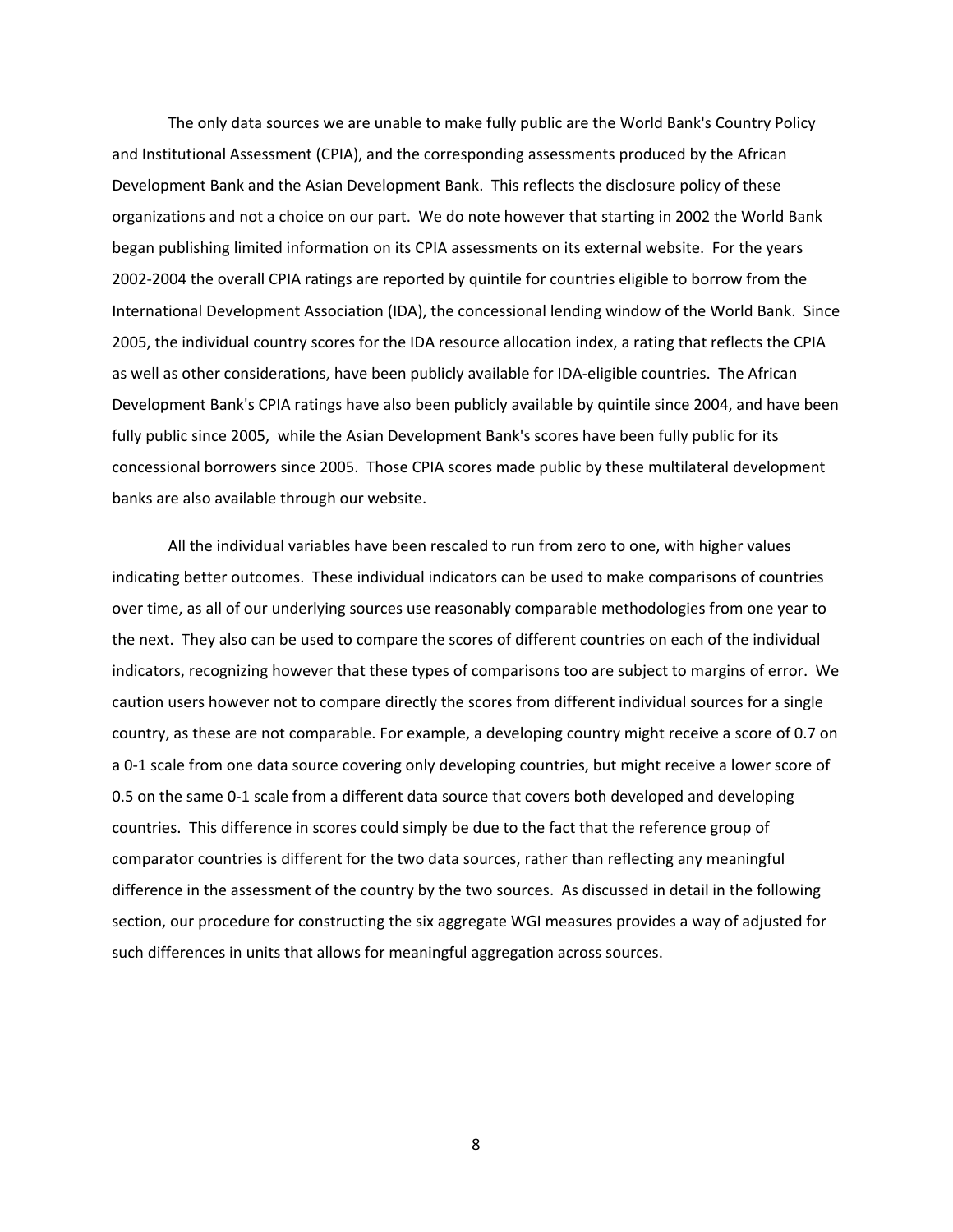#### **4. Constructing the Aggregate WGI Measures**

We combine the many individual data sources into six aggregate governance indicators, corresponding to the six dimensions of governance described above. We do this using a statistical tool known as an unobserved components model (UCM). $^2$  The premise underlying this statistical approach is straightforward – each of the individual data sources provides an imperfect signal of some deeper underlying notion of governance that is difficult to observe directly. This means that, as users of the individual sources, we face a signal‐extraction problem – how do we isolate an informative signal about the unobserved governance component common to each individual data source, and how do we optimally combine the many data sources to get the best possible signal of governance in a country based on all the available data? The UCM provides a solution to this signal extraction problem.

For each of the six components of governance defined above, we assume that we can write the observed score of country *j* on indicator  $k$ ,  $y_{ik}$ , as a linear function of unobserved governance in country j,  $g_i$ , and a disturbance term,  $\varepsilon_{ik}$ , as follows:

$$
y_{jk} = \alpha_k + \beta_k \big(g_j + \varepsilon_{jk}\big)
$$

where  $\alpha_k$  and  $\beta_k$  are parameters which map unobserved governance in country j,  $g_j$ , into the the observed data from source  $k$ ,  $y_{ik}$ . As an innocuous choice of units, we assume that  $g_i$  is a normallydistributed random variable with mean zero and variance one.<sup>3</sup> This means that the units of our aggregate governance indicators will also be those of a standard normal random variable, i.e. with zero mean, unit standard deviation, and ranging approximately from -2.5 to 2.5. The parameters  $\alpha_k$  and  $\beta_k$ reflect the fact that different sources use different units to measure governance. For example, one data source might measure corruption perceptions on a scale from zero to three, while another might do so on a scale from one to ten. Or more subtly, two data source might both use a scale notionally running from zero to one, but the convention of one source might be to use the entire scale, while on another source scores are clustered between 0.3 and 0.7. These differences in explicit and implicit choice of units in the observed data from each source are captured by differences across sources in the parameters  $\alpha_k$  and  $\beta_k$ . As discussed below, we can then use estimates of these parameters to rescale the data from each source into common units.

<sup>&</sup>lt;sup>2</sup> Unobserved components models were pioneered in economics by Goldberger (1972), and the closely-related hierarchical and empirical Bayes models in statistics by Efron and Morris (1971, 1972)<br><sup>3</sup> See Kaufmann, Kraay and Zoido-Lobaton (1999a) for a discussion of alternative choices of units for governance.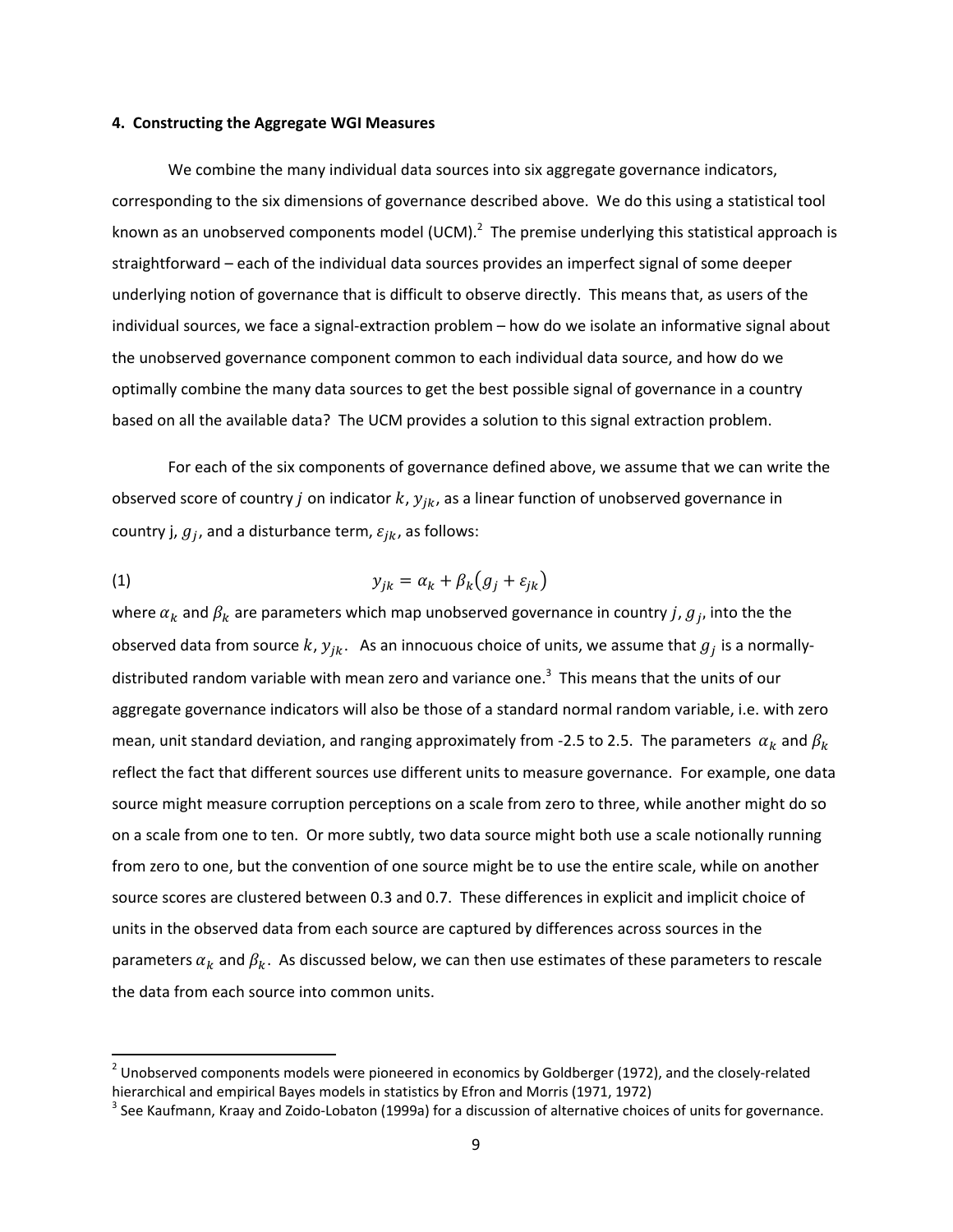We assume that the error term is also normally distributed, with zero mean and a variance that is the same across countries, but differs across indicators, i.e.  $V\big[\varepsilon_{jk}\big]=\sigma_k^2$  . We also assume that the errors are independent across sources, i.e.  $E[\varepsilon_{jk}\varepsilon_{jm}] = 0$  for source m different from source k. This identifying assumption asserts that the only reason why two sources might be correlated with each other is because they are both measuring the same underlying unobserved governance dimension. In Section 6 below we discuss the likelihood and consequences of potential violations of this identifying assumption in more detail.

The error term  $\varepsilon_{jk}$  captures two sources of uncertainty in the relationship between true governance and the observed indicators. First, the particular aspect of governance covered by indicator  $k$  could be imperfectly measured in each country, reflecting either perception errors on the part of experts (in the case of polls of experts), or sampling variation (in the case of surveys of citizens or entrepreneurs). Second, the relationship between the particular concept measured by indicator k and the corresponding broader aspect of governance may be imperfect. For example, even if the particular aspect of corruption covered by some indicator  $k$ , (such as the prevalence of "improper practices") is perfectly measured, it may nevertheless be a noisy indicator of corruption if there are differences across countries in what "improper practices" are considered to be. Both of these sources of uncertainty are reflected in the indicator-specific variance of the error term,  $\sigma_k^2$ . The smaller is this variance, the more precise a signal of governance is provided by the corresponding data source.

Given estimates of the parameters of the model,  $\alpha_k$ ,  $\beta_k$ , and  $\sigma_k^2$ , we can now construct estimates of unobserved governance  $g_j$ , given the observed data  $y_{jk}$  for each country. In particular, the unobserved components model allows us to summarize our knowledge about unobserved governance in country *j* using the distribution of  $g_i$  conditional on the observed data  $y_{ik}$ . This distribution is also normal, with the following mean:

(2) 
$$
E[g_j|y_{j1},...,y_{jK}] = \sum_{k=1}^{K} w_k \frac{y_{jk} - \alpha_k}{\beta_k}
$$

We use this conditional mean as our estimate of governance. It is simply a weighted average of the rescaled scores for each country,  $\frac{y_{jk}-a_k}{\beta_k}$ . This rescaling puts the observed data from each source into the common units we have chosen for unobserved governance. The weights assigned to each source  $k$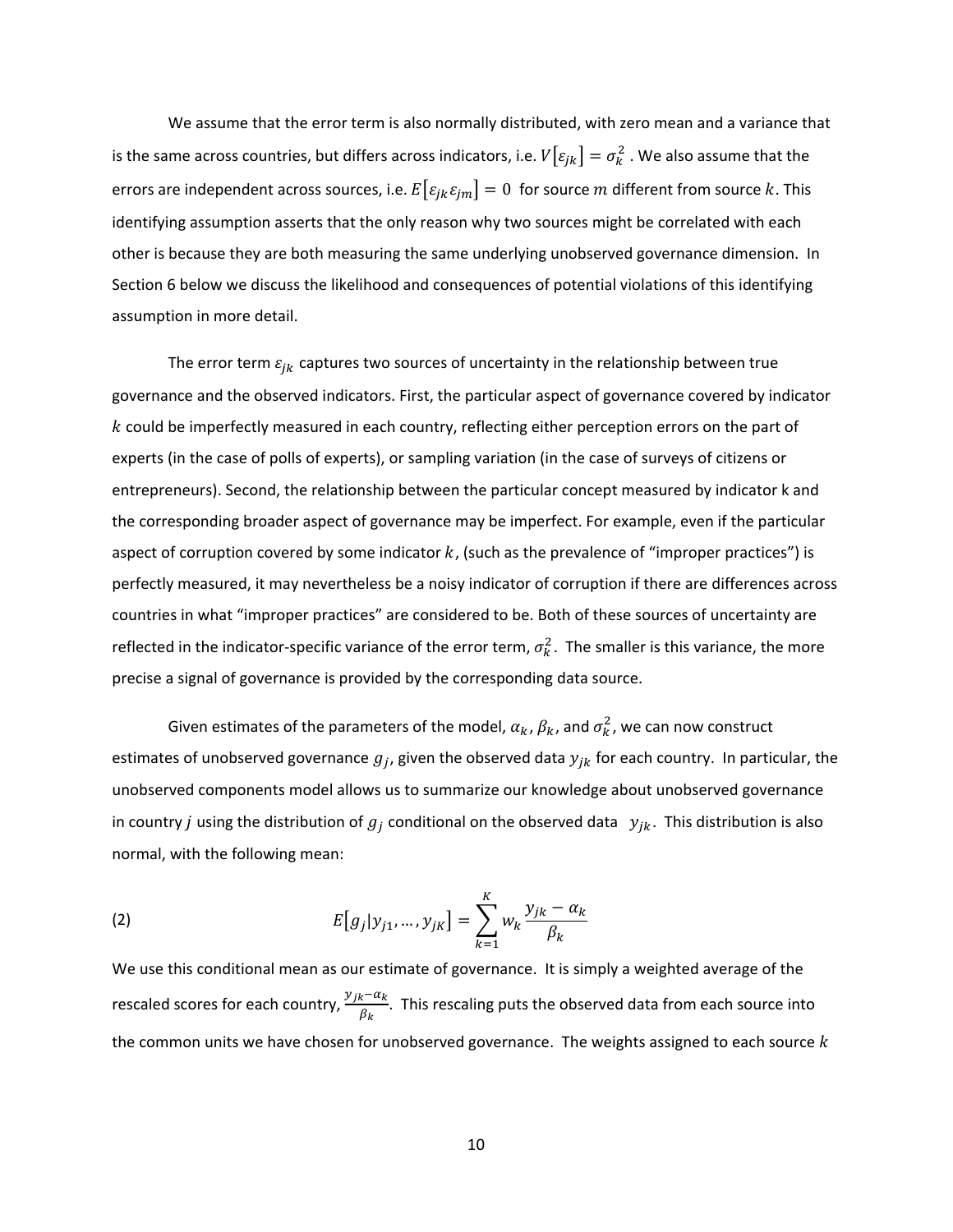are given by  $w_k = \frac{\sigma_k^{-2}}{1 + \nabla^K}$  $\frac{\sigma_k}{1+\sum_{k=1}^{K}\sigma_k^{-2}}$ , and are larger the smaller the variance of the error term of the source. In other words, sources that provide a more informative signal of governance receive higher weight.

A crucial observation however is that there is unavoidable uncertainty around this estimate of governance. This uncertainty is captured by the standard deviation of the distribution of governance conditional on the observed data:

(3) 
$$
SD[g_j|y_{j1},...,y_{jK}] = \left(1 + \sum_{k=1}^{K} \sigma_k^{-2}\right)^{-1/2}
$$

This standard deviation is smaller the more data sources are available for a country, i.e. the larger is  $K$ , and the more precise those individual data sources are, i.e. the smaller is  $\sigma_k^2$ . We refer to this number as the "standard error" of our estimate of governance for each country. These standard errors are essential to the correct interpretation of our estimates of governance, as they capture the inherent uncertainty is measuring governance. For example, whenever we compare estimates of governance for two countries, or for a single country over time, we always report the 90 percent confidence interval associated with both estimates of governance, i.e. the estimate of governance +/- 1.64 times its standard deviation. This range, which we refer to as the "margin of error" for the governance score, has the following interpretation: based on the observed data, we can be 90 percent confident that the true, but unobserved, level of governance for the countries lies in this range. A useful (and conservative) rule of thumb is that when these margins of error overlap for two countries, or for two points in time, then the estimated differences in governance are too small to be statistically significant.<sup>4</sup>

The presence of margins of error in our governance estimates is not a consequence of our use of subjective or perceptions-based data to measure governance. Rather, it simply reflects the reality that available data are imperfect proxies for the concepts that we are trying to measure. Just as alternative survey-based measures are imperfect proxies for the overall level of corruption in a country, fact-based description of the legal regulatory framework are also only imperfect proxies for the overall business environment facing firms. A key strength of the WGI is that we explicitly recognize this imprecision, and the margins of error we report provide users of the WGI with tools to take this imprecision into account when making comparisons between countries and over time.

 $4$  See Kaufmann, Kraay and Mastruzzi (2006a), Section 2.2, for details on testing for significance of over time changes in governance.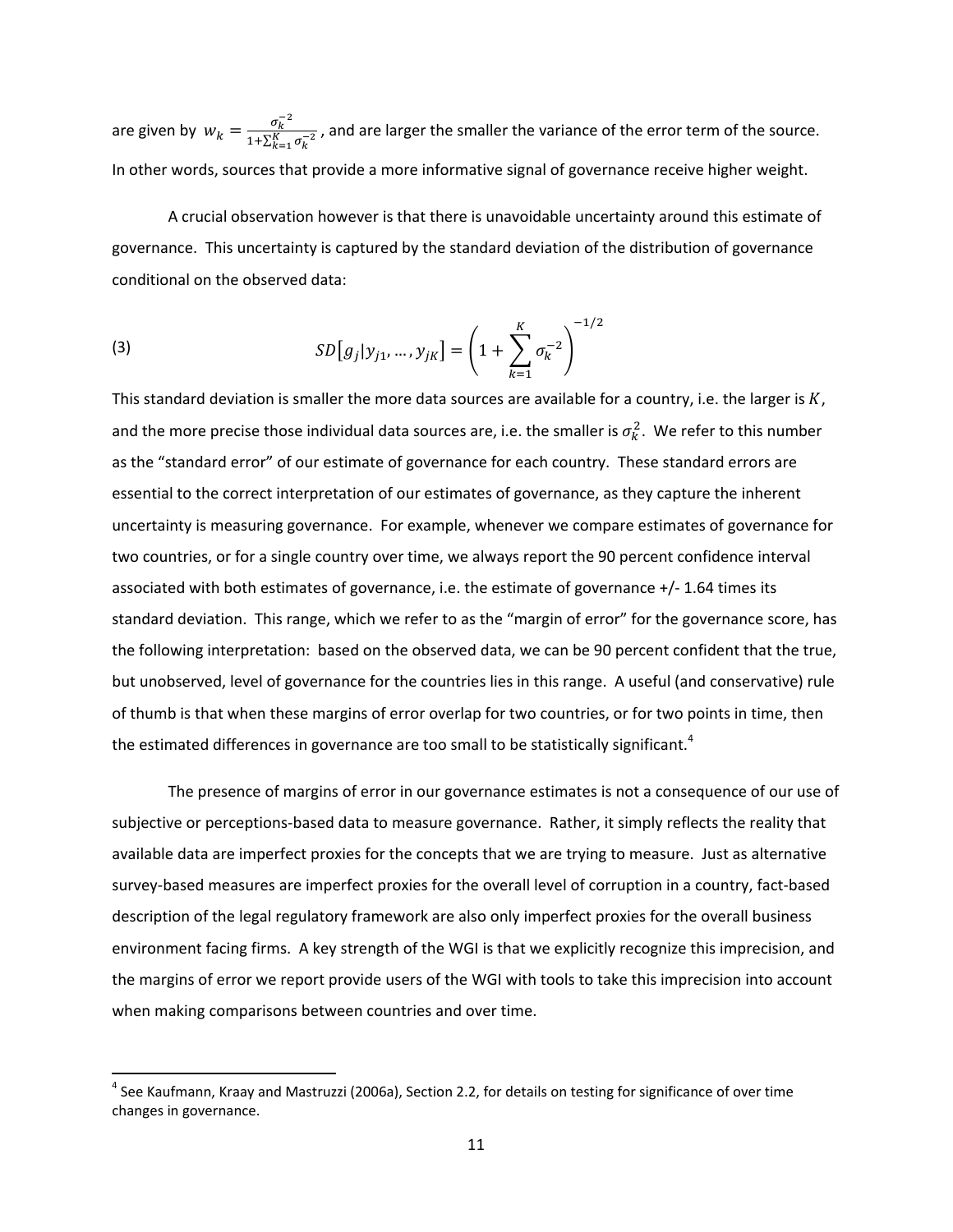In order to construct these estimates of governance and their accompanying standard errors, we require estimates of all of the unknown survey-specific parameters,  $\alpha_k$ ,  $\beta_k$ , and  $\sigma_k^2$  . We obtain these in a modified maximum likelihood procedure detailed in the Appendix. We estimate a new set of parameters for each year, and all of the parameter estimates for each data source in each year, together with the resulting weights, are reported online in the Documentation tab of www.govindicators.org. In addition, for each country and for each of the six aggregate indicators, we report the estimate of governance, i.e. the conditional mean in Equation (2), the accompanying standard error, i.e. the conditional standard deviation in Equation (3), and the number of data sources on which the estimate is based.

One important feature of our choice of units for governance is that we have assumed that the world average is the same in each year. While our indicators can be meaningfully used to compare countries' relative positions in a given year, and their relative positions over time, the indicators are not informative about trends in global averages of governance. While at first glance this may appear restrictive, by reviewing the time series of the individual sources over the past several updates of the WGI, we have documented that there is very little evidence of trends over time in global averages of our individual underlying data sources. As a result, our choice of units for governance which fixes the global average to be the same in each period does not appear unreasonable. Moreover, this implies that changes in countries' relative positions are unlikely to be very different from changes over time in countries' absolute positions. And finally, fixing the global average to equal zero does not prevent the analysis of trends over time in regional or other group averages of countries.

#### **5. Using and Interpreting the WGI Data**

We report the aggregate WGI measures in two ways: in the standard normal units of the governance indicator, ranging from around ‐2.5 to 2.5, and in percentile rank terms ranging from 0 (lowest) to 100 (highest) among all countries worldwide.<sup>5</sup> Figure 1 shows the data in these two ways, for two of the aggregate WGI measures in 2009, Government Effectiveness and Control of Corruption. We order countries in ascending order according to their point estimates of governance in 2009, and we

 $<sup>5</sup>$  Note that when we present the data in percentile rank form on the governance indicators website, we also show</sup> 90 percent confidence intervals converted into percentile rank form. In particular, the upper (lower) end of the confidence intervals in percentile rank terms is computed by calculating the percentile rank among all country scores of the upper (lower) bound of the confidence interval in standard normal units.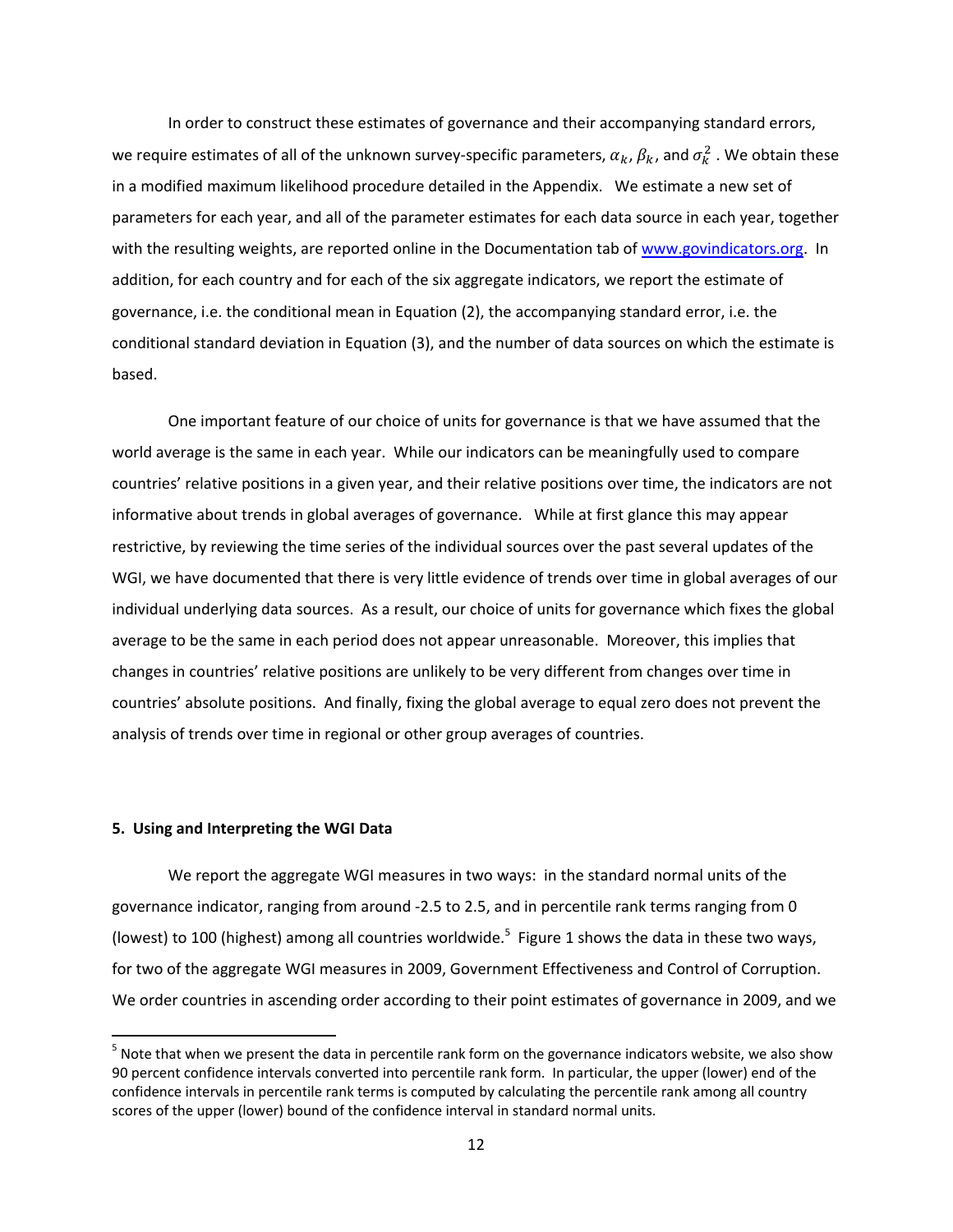plot their percentile ranks on the horizontal axis, and their estimates of governance and associated 90% confidence intervals on the vertical axis.

For illustrative purposes we have labeled 20 countries equally spaced through the distribution of governance (i.e. at the  $5<sup>th</sup>$ ,  $10<sup>th</sup>$ ,  $15<sup>th</sup>$ , etc. percentiles of the distribution). The size of the confidence intervals varies across countries, as different countries are covered by a different numbers of sources, with different levels of precision. A key observation is that the resulting confidence intervals are substantial relative to the units in which governance is measured. From Figure 1 it should also be evident that many of the small differences in estimates of governance across countries are not likely to be statistically significant at reasonable confidence levels, since the associated 90 percent confidence intervals are likely to overlap.

For example, while a country such as Peru ranks ahead of a country such as Jamaica on Control of Corruption, the confidence intervals for the two countries overlap substantially, and so one should not interpret the WGI data as signaling a statistically significant difference between the two countries. For many applications, instead of merely observing the point estimates, it is often more useful to focus on the range of possible governance values for each country (as summarized in the 90% confidence intervals shown in Figure 1), recognizing that these likely ranges may overlap for countries that are being compared.

This is not to say however that the aggregate indicators cannot be used to make cross-country comparisons. To the contrary, there are a great many pair‐wise country comparisons that do point to statistically significant, and likely also practically meaningful, differences across countries. For example, the 2009 Control of Corruption indicator covers 211 countries, so that it is possible to make a total of 22,155 pair-wise comparisons of corruption across countries using this measure. For 63 percent of these comparisons, 90% confidence intervals do not overlap, signaling statistically significant differences in the indicator across countries. And if we lower our statistical confidence level to 75 percent, which may be quite adequate for some applications, we find that 73 percent of all pair‐wise comparisons identify statistically significant differences.

We now turn to the changes over time in our estimates of governance in individual countries. Figure 2 illustrates these changes for two selected governance indicators over the decade 2000‐2009, Voice and Accountability and Rule of Law. In both panels, we plot the 2000 score on the horizontal axis, and the 2009 score on the vertical axis. We also plot the 45-degree line, so that countries located above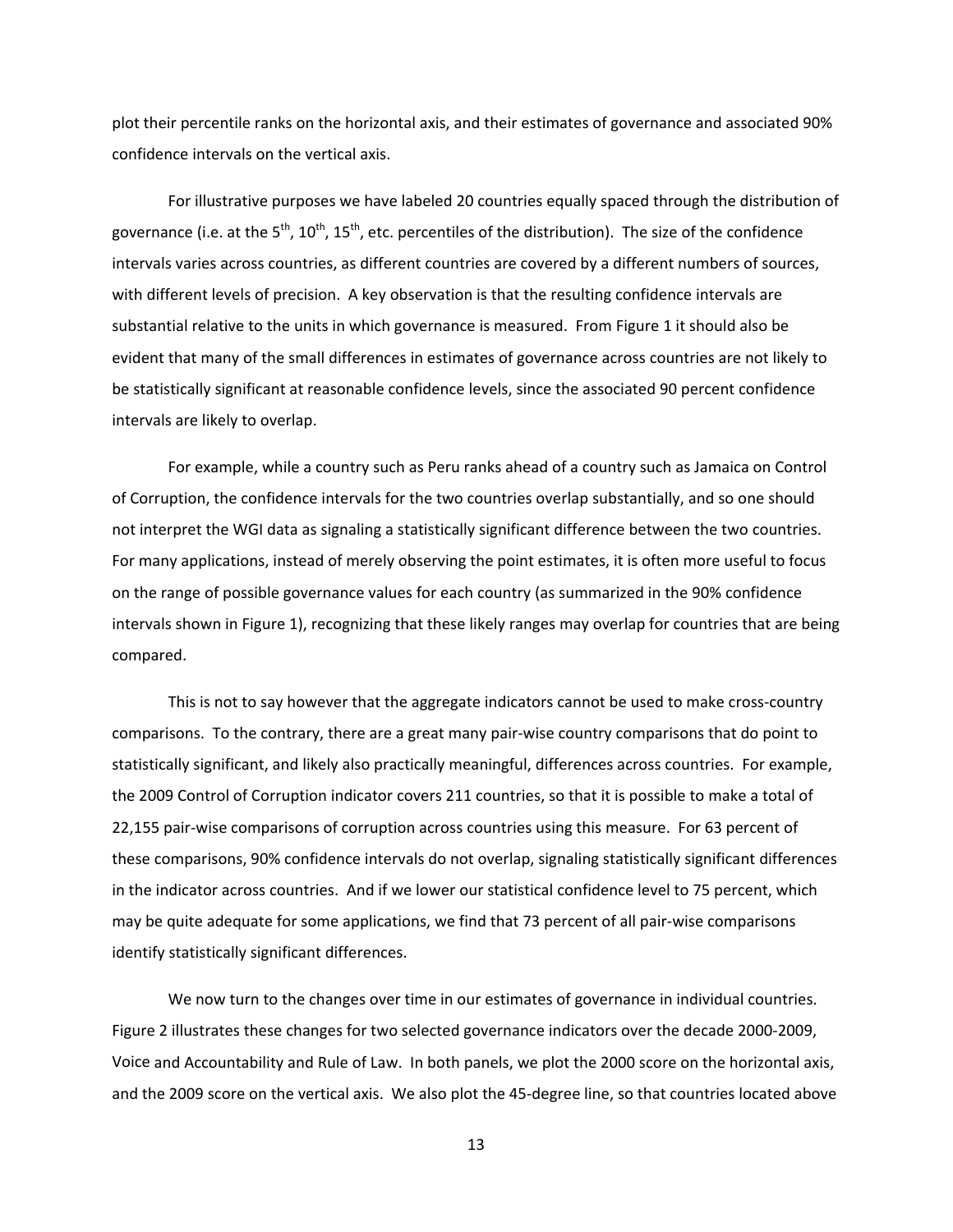this line correspond to improvements in the WGI estimates of governance, while countries below the line correspond to deteriorations. The first feature of this graph is that most countries are clustered close to the 45‐degree line, indicating that changes in our estimates of governance in most countries are relatively small even over the decade covered by the graph. A similar pattern emerges for the other four dimensions of governance (not shown in Figure 2), and, not surprisingly, the correlation between current and lagged estimates of governance is even higher when we consider shorter time periods than the decade shown here.

Nevertheless, a substantial number of countries do show significant changes in governance. In order to assess whether the change over time in an indicator for a given country over a certain period is significant, a useful rule of thumb is to check whether the 90 percent confidence intervals for the two periods do not overlap. We highlight and label these cases in Figure 2. More generally, over the decade 2000‐2009 covered in Figure 2, we find that for each of our six indicators, on average 8 percent of countries experience changes that are significant at the 90 percent confidence level. Looking across all six indicators, 28 percent of countries experience a significant change in at least one of the six dimensions of governance over this period. Since the world averages of the WGI are constant over time, these changes are necessarily roughly equally divided between improvements and deteriorations.

We also note that the 90 percent confidence level is quite high, and for some purposes a lower confidence level, say 75 percent, would be appropriate for identifying changes in governance that may be practically important. Not surprisingly this lower confidence level identifies substantially more cases of significant changes: for the period 2000‐2009, and looking across the six aggregate WGI measures, on average 18 percent of countries experience a significant change in the WGI. Over the same period, 54 percent of countries experience a significant change on at least one of the six WGI measures.

When interpreting differences between countries and over time in the six aggregate WGI measures, it is important to also consult the underlying source data. This is because differences across countries or over time in the aggregate WGI measures reflect not only differences in countries' scores on the underlying source data, but also differences in the set of underlying data sources on which the comparison is based, and in the case of changes over time, differences over time in the weights used to aggregate the indicators. In the following section we discuss in more detail the role of such compositional and weighting effects. For now, we note that to facilitate this consultation of individual indicators, access to the underlying source data is provided interactively and in downloadable format at www.govindicators.org. The underlying indicator data reported here has all been rescaled from the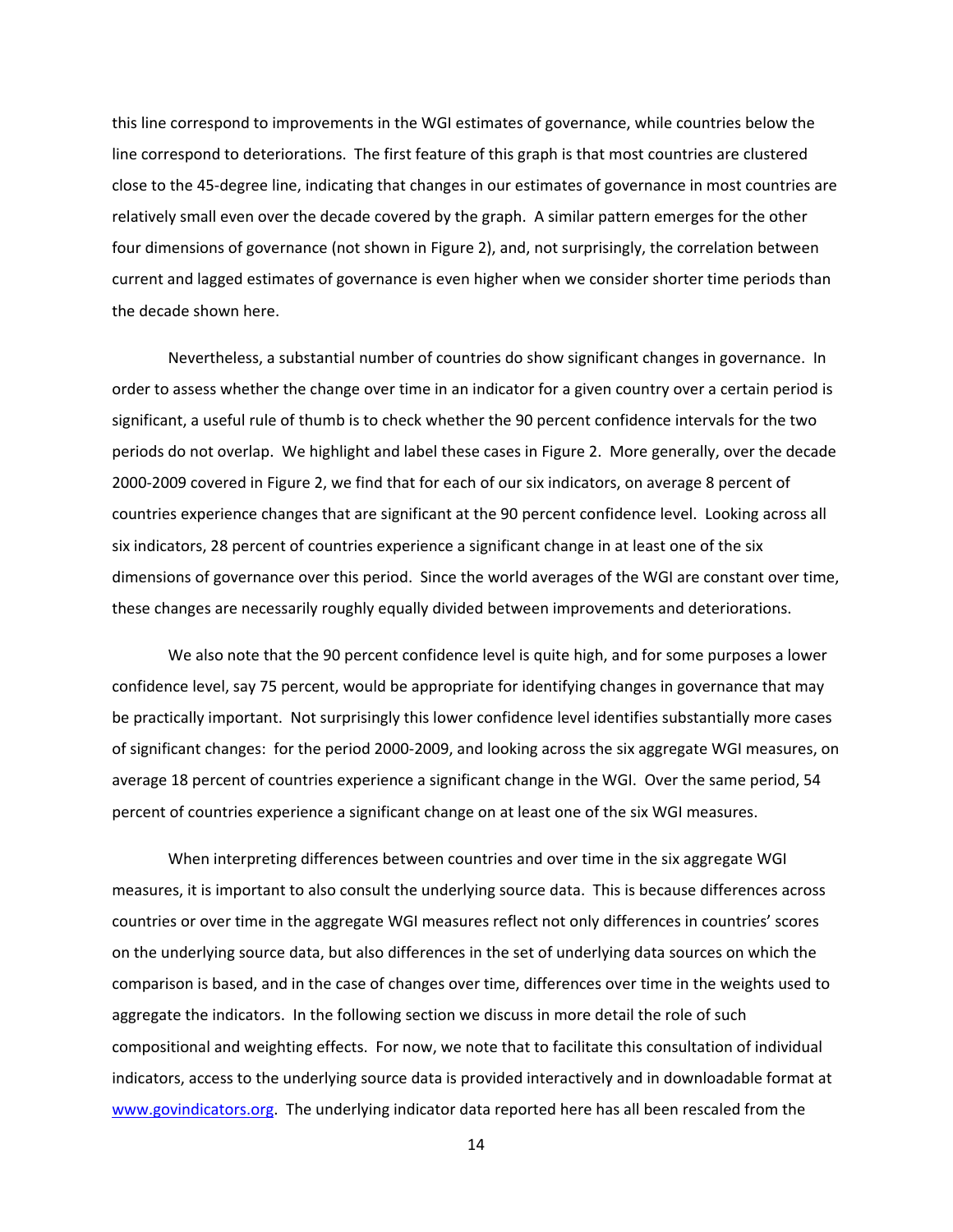original sources to run from zero to one, with higher values corresponding to better governance outcomes. Since all of our sources use reasonably comparable methodologies over time, the data from the individual indicators can usefully be compared both across countries within a given time period, and over time for individual countries. However, we caution users of the WGI data not to compare the individual indicator data from one source with another. As noted in the previous section, different indicators use different implicit as well as explicit choice of units in measuring governance. While the process of aggregation corrects for these differences, the underlying source data, even when re‐scaled to run from zero to one, still reflects these differences in units and so is not comparable across sources.

#### **6. Analytical Issues**

In this section we review a number of methodological and interpretation issues in the construction and use of the WGI. Our objective is to concisely summarize a number of key points that have come up over the past decade in the WGI project, and that we have addressed in detail in our earlier papers, as referenced below. We first discuss a number of issues related to our choice of aggregation methodology. We then discuss the strengths and potential drawbacks of the subjective or perceptions‐based data on which we rely to construct the WGI.

#### **6.1 Aggregation Methodology**

A first basic question one might ask is why we have chosen to use the unobserved components (UCM) methodology to construct the WGI, as opposed to other, possibly more straightforward, methods. For example a simple alternative method would be to average together the percentile ranks of countries on the individual indicators, as has been done by Transparency International in the construction of the Corruption Perceptions Index or by the Doing Business Project in the construction of the Ease of Doing Business rankings.<sup>6</sup> Another alternative would be to do a min-max rescaling of the source data and then average the rescaled data, as for example is done by the Ibrahim Index of African

 $6$  As discussed further in Appendix A, a refinement is required when the data come from sources that cover different samples of countries. For example, obtaining the top rank in a sample of developing countries may not correspond to the same level of governance performance as obtaining top rank in a sample of industrialized countries. In this case a slightly modified ranking procedure such as percentile matching is required, as for example is done by Transparency International. When all the individual sources cover the same set of countries, it is also possible to simply average the country ranks, rather than percentile ranks). This is done by Doing Business.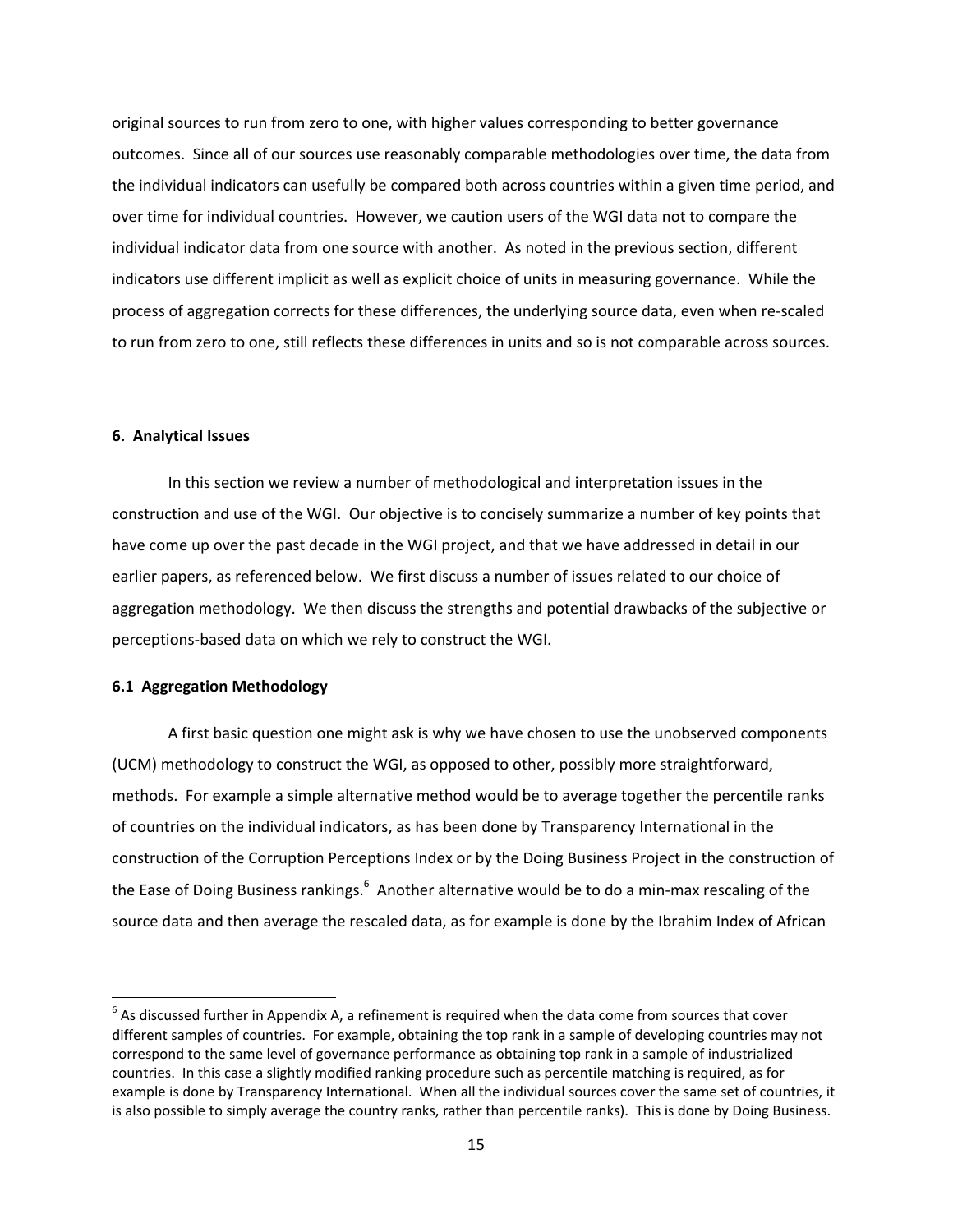Governance. While the UCM methodology we use is somewhat more complex, relative to these alternatives we find it offers three main advantages.

First, the UCM's approach to placing data in common units, as described in Section 4, has the advantage of maintaining some of the cardinal information in the underlying data. In contrast, methods based on country rankings by definition retain only information on countries' relative ranks, but not on the size of the gaps between countries. And in contrast with the min‐max method, the UCM approach has the advantage of being less sensitive to extreme outliers in the data.

Second, the UCM approach provides a natural framework for weighting the rescaled indicators by their relative precision, as opposed to simply constructing unweighted averages as is done by most other cross-country composite measures of governance and the investment climate. The data-driven precision‐weighting approach in the UCM has the advantage of improving the precision of the overall aggregate indicators. However, we do not want to overstate the importance of this benefit. We have found that precision‐weighting reduces the margins of error of our aggregate indicators by only about 20 percent relative to unweighted averages. Similarly, we find that the choice of weighting scheme has for the most part rather small effects on the ranking of countries.<sup>7</sup> This is largely due to the fact that the various individual indicators underlying the WGI are quite highly correlated, and so there is limited scope for changes in country rankings due to reweighting of sources.

The third advantage of the UCM methodology is that it naturally emphasizes the uncertainty associated with aggregate indicators of governance. The UCM usefully formalizes the issue of aggregation as a signal extraction problem: since "true" governance is difficult to observe and we can observe only imperfect indicators of it, how can we best extract a "signal" of unobserved governance from the observed data? Under this view, all individual indicators of corruption, for example, should be viewed as noisy or imperfect proxies for corruption. Aggregating these together can result in a more informative signal of corruption. But even these aggregate measures are imperfect and this imperfection is usefully summarized by the standard errors and confidence intervals generated by the UCM.

Moreover, by formulating the process of aggregation as a signal extraction problem, we think the UCM provides a rationale for a more inclusive approach to combining data from different types of sources. Taken at face value, a firm survey question about the prevalence of "additional payments to

 $<sup>7</sup>$  For details on this point refer to Kaufmann, Kraay and Mastruzzi (2007a).</sup>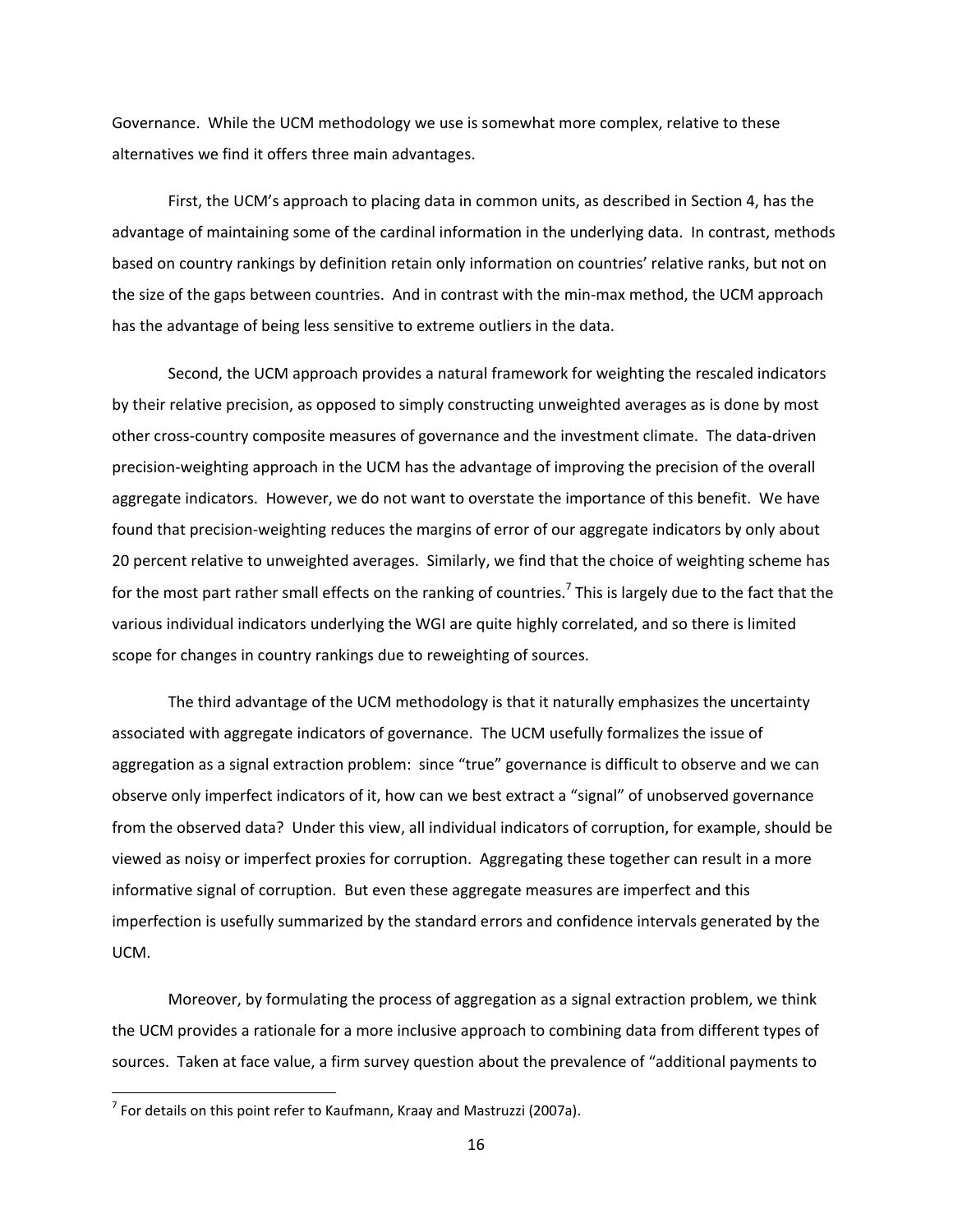get things done" and an expert assessment of public sector corruption, could be measuring quite different things. But our interpretation, and rationale for combining the two with others in a composite measure, is simply that both provide noisy or imperfect "signals" of the prevalence of corruption, and by combining information from the two, we can get a better estimate of overall corruption. Of course this comes at the cost of losing the specific nuances of the individual sources and their definitions. But this is not an "either/or" decision, as both the composite summary indicators as well as the underlying individual measures are available in the case of the WGI.

A further question related to aggregation is whether it makes sense to use all available data sources for all countries, as opposed to using only those data sources that cover all countries and in all time periods. The advantage of the latter approach is that all comparisons, both across countries and over time, would be fully "balanced" in the sense of relying on the same set of data sources. In contrast, in the WGI most comparisons over time and across countries are "unbalanced" in the sense that they are based on the potentially different sets of source data available for the two comparators. This runs the risk that changes in scores on the aggregate indicators reflect not only changes in the underlying source data available for the countries, but also changes in the set of available data sources. While relying on a purely balanced set of comparisons has the appeal of easy interpretation, this must be set against a very important practical drawback – that this restriction greatly limits the set of countries and data sources that could be covered by the aggregate indicators. For example, the 2009 Control of Corruption indicator covers 211 countries and is based on a total of 22 data sources. However, if we were to restrict attention only to a balanced sample of countries covered in the five data sources with the largest country coverage, our sample of countries would fall nearly by half to 114. Since the 22 individual data sources used by the WGI together provide 1950 country/indicator data points, restricting attention to this balanced sample would also involve discarding more than three‐quarters of data sources, and nearly three-quarters of the available data points (i.e. 1-5x114/1950=0.71). Doing so would also reduce the diversity of sources, as four of the five top data sources by country coverage come just from one type, commercial business information providers.

Set against this major drawback, we think the benefits of relying on as much information as possible when constructing the aggregate indicators are worth the cost of having to interpret unbalanced comparisons over time and across countries. Moreover, it is useful to note that the extent of "unbalancedness" and its consequences are in most cases likely to be modest. For example, among the 211 countries in the 2009 Control of Corruption Indicator, there are 22,155 potential pairwise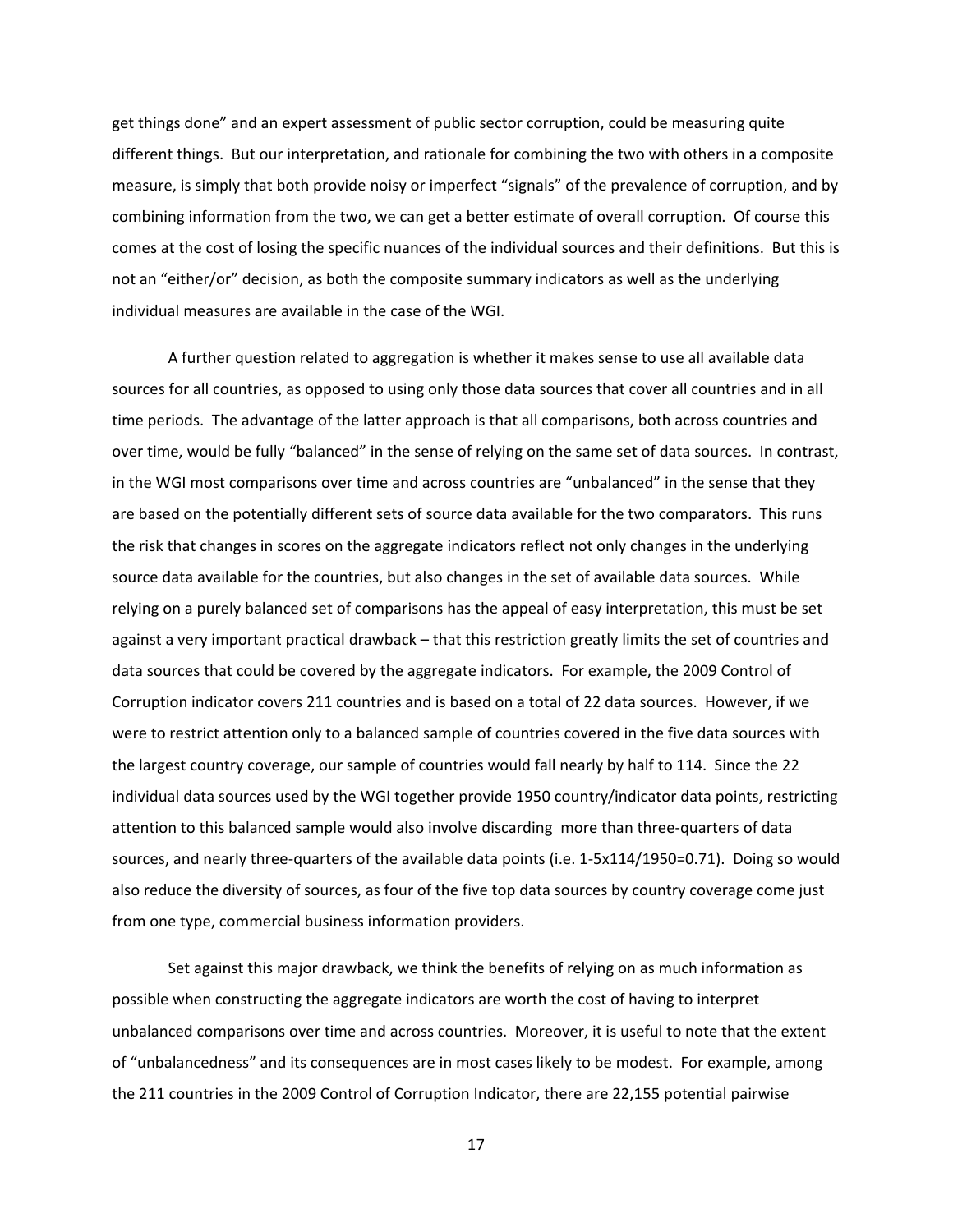comparisons. The median pairwise comparison would be based on 6 common data sources, and 60 percent of all pairwise comparisons would be based on at least 5 common data sources. Turning to over time comparisons, in past updates of the WGI we have documented that the large majority of statistically significant changes over time in the WGI are largely due to changes in the underlying source data, rather than to changes in the composition of data sources in the two periods. $8$ 

#### **6.2 Use of Perceptions Data**

As noted in the introduction, the WGI project is based exclusively on subjective or perceptions‐ based measures of governance, take from surveys of households and firms as well as expert assessments produced by various organizations. This decision is based on our view that perceptions data have particular value in the measurement of governance.<sup>9</sup> First, perceptions matter because agents base their actions on their perceptions, impression, and views. If citizens believe that the courts are inefficient or the police are corrupt, they are unlikely to avail themselves of their services. Similarly, enterprises base their investment decisions - and citizens their voting decisions - on their perceived view of the investment climate and the government's performance. Second, in many areas of governance, there are few alternatives to relying on perceptions data. For instance, this has been particularly the case for corruption, which almost by definition leaves no "paper trail" that can be captured by purely objective measures.

Third, we note that even when objective or fact‐based data are available, often such data may capture the *de jure* notion of laws "on the books", which often differs substantially from the *de facto* reality that exists "on the ground". In fact, in Kaufmann, Kraay and Mastruzzi (2005) we document sharp divergences between *de jure* and *de facto* measures of business entry regulation and find that corruption is important in explaining the extent to which the former differ from the latter. Similarly, Hallward‐Driemeier, Khun‐Jush, and Pritchett (2010) document that there is little correspondence between firms' actual experiences with the regulatory environment and the formal *de jure* regulations that firms face in a sample of African countries. Or to take an even starker example, in every one of the 70 countries covered in the 2007 and 2008 waves of the Global Integrity Index, it is formally illegal for a

 $8$  See for example the discussion around Table 5 in Kaufmann, Kraay and Mastruzzi (2009), and the same discussion in previous updates of the WGI. See also the discussion around Critique 2 in Kaufmann, Kraay and Mastruzzi (2007).

 $9$  It is also important to keep in mind that the distinction between "subjective" and "objective" data is often less clear‐cut than it might seem. "Objective" measures of governance are often based on the coding of formal laws and regulations, but even this requires judgment as the net effect of potentially conflicting rules.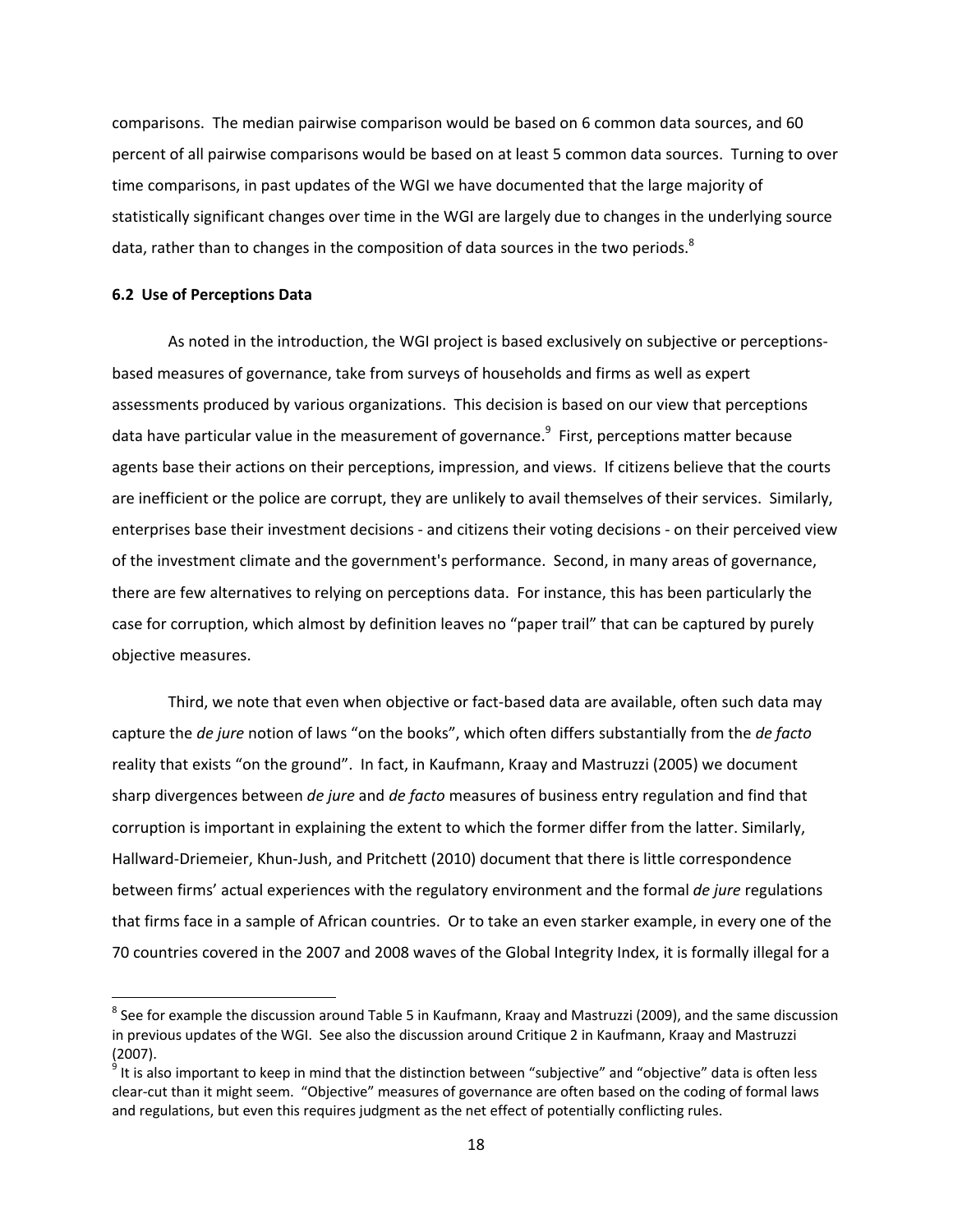public official to accept a bribe. Yet, despite them being identical when measured *de jure*, there are large differences across these countries in perceptions of the frequency with which bribes are in fact accepted by public officials.

Despite these advantages, one might nevertheless reasonably be concerned about various potential problems in the interpretation of the subjective data we rely on in the WGI. Broadly such concerns question the extent to which perceptions data adequately capture the relevant reality. A first basic issue is simply that perceptions data on governance are imprecise. This by itself is not surprising – as we have argued above, all measures of governance and the investment climate are necessarily imprecise proxies for the broader concepts they are intended to measure. Imprecision alone does not disqualify the use of perceptions‐based data on governance – rather it underscores the importance of using empirical methods to quantify and take seriously the extent of imprecision, as we do with the margins of error reported in the WGI.

A potentially more serious concern is that there are various systematic biases in perceptions data on governance. One possibility is that different types of respondents differ systematically in their perceptions of the same underlying reality. For example, it could be the case that businesspeople, represented by owners of the businesses covered in a survey, or the expert assessments provided by commercial business information providers, have different views of what constitutes good governance than other types of respondents, such as households or public sector agencies. We addressed this concern directly in Kaufmann, Kraay and Mastruzzi (2007a,b), where we compared the responses of businesspeople to other types of respondents and found little in the way of significant differences in cross‐country comparisons based on these two types of responses. Another possibility is that biases are introduced by the ideological orientation of the organization providing the subjective assessments of governance. We investigated this possibility in Kaufmann, Kraay and Mastruzzi (2004) by asking whether expert assessments provided by a number of rating agencies were systematically different in countries with left- or right-wing governments. Here too we found little evidence of such biases.

Another type of bias in perceptions data might be the possibility that subjective assessments of governance are driven by factors other than governance itself, such as the level of development or recent economic performance of a country. Crudely put, this concern about "halo effects" is that raters might conclude that governance in a country must be good simply because the economy is growing fast or the country is rich. While this concern seems plausible *a priori*, we show in Kaufmann, Kraay and Mastruzzi (2004, 2007b) that in practice it does not withstand empirical scrutiny.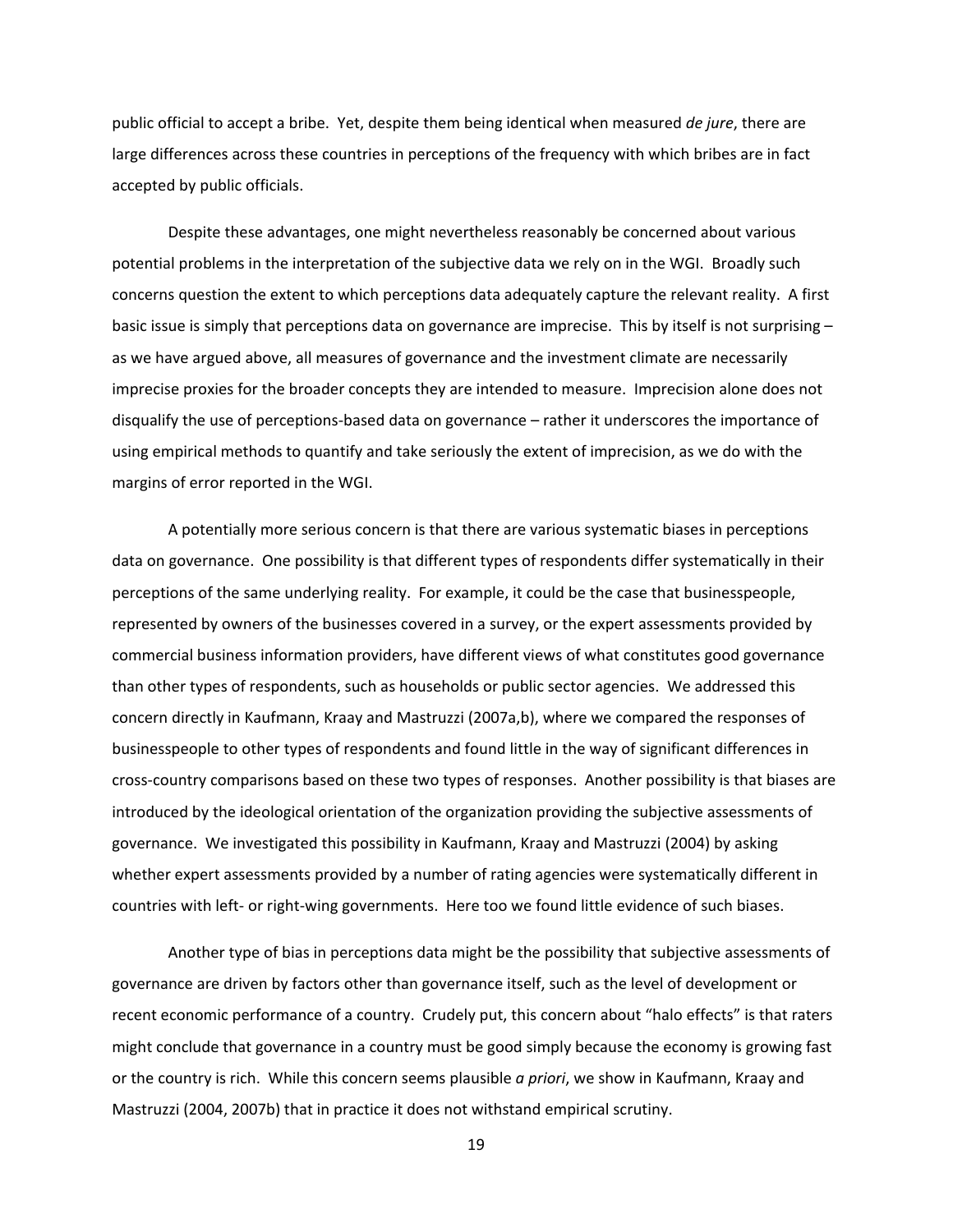Yet another potential source of bias comes from the possibility that different providers of governance perceptions data rely on each other's assessments, and as a result make correlated perceptions errors. This would undermine the information content in such indicators. And more subtly, it would also undermine the validity of our weighting scheme in the WGI, which is based on the observed correlations among sources. If data sources are correlated merely because they make correlated perceptions errors, it would not be appropriate to assign higher weight to such measures.<sup>10</sup> Assessing the practical importance of this concern is difficult because the high correlation between governance perceptions rankings from different sources could be due either to perception errors, or due to the fact that these sources are in fact accurately measuring cross‐country corruption differences and so necessarily agree with each other. In Kaufmann, Kraay and Mastruzzi (2007c) we proposed a novel way to isolate these two potential sources of correlation, by comparing the ratings produced by commercial risk rating agencies (that are often thought to be most prone to such "group-think") with cross‐country firm survey responses. Our striking finding was that these data sources were no more correlated among themselves than they were with the firm survey responses, casting doubt on the practical importance of this sort of bias.

#### **7. Conclusions**

In this paper we have summarized the key features of the Worldwide Governance Indicators project. The WGI project reports composite indicators of six dimensions of governance, covering over 200 countries and territories since 1996, and is updated annually. The six aggregate governance indicators are based on hundreds of individual underlying variables from dozens of different data sources. The source data underlying the WGI come from a large number of individual sources, and reflect the views on governance of thousands of survey respondents and public, private, and NGO sector experts worldwide. The underlying source data capturing this wide diversity of views and experiences is available together with the six aggregate WGI measures at www.govindicators.org.

Due to the inherently unobservable nature of the true level of governance in a country, any observed empirical measure of governance will only be an imperfect proxy for the broader dimensions of governance that it reflects, and the data informing the WGI are no exception. The practical

 $10$  And of course, the estimated standard errors would be larger as well since each data source would be less informative about governance. See Kaufmann, Kraay, and Zoido‐Lobaton (1999a) for further discussion.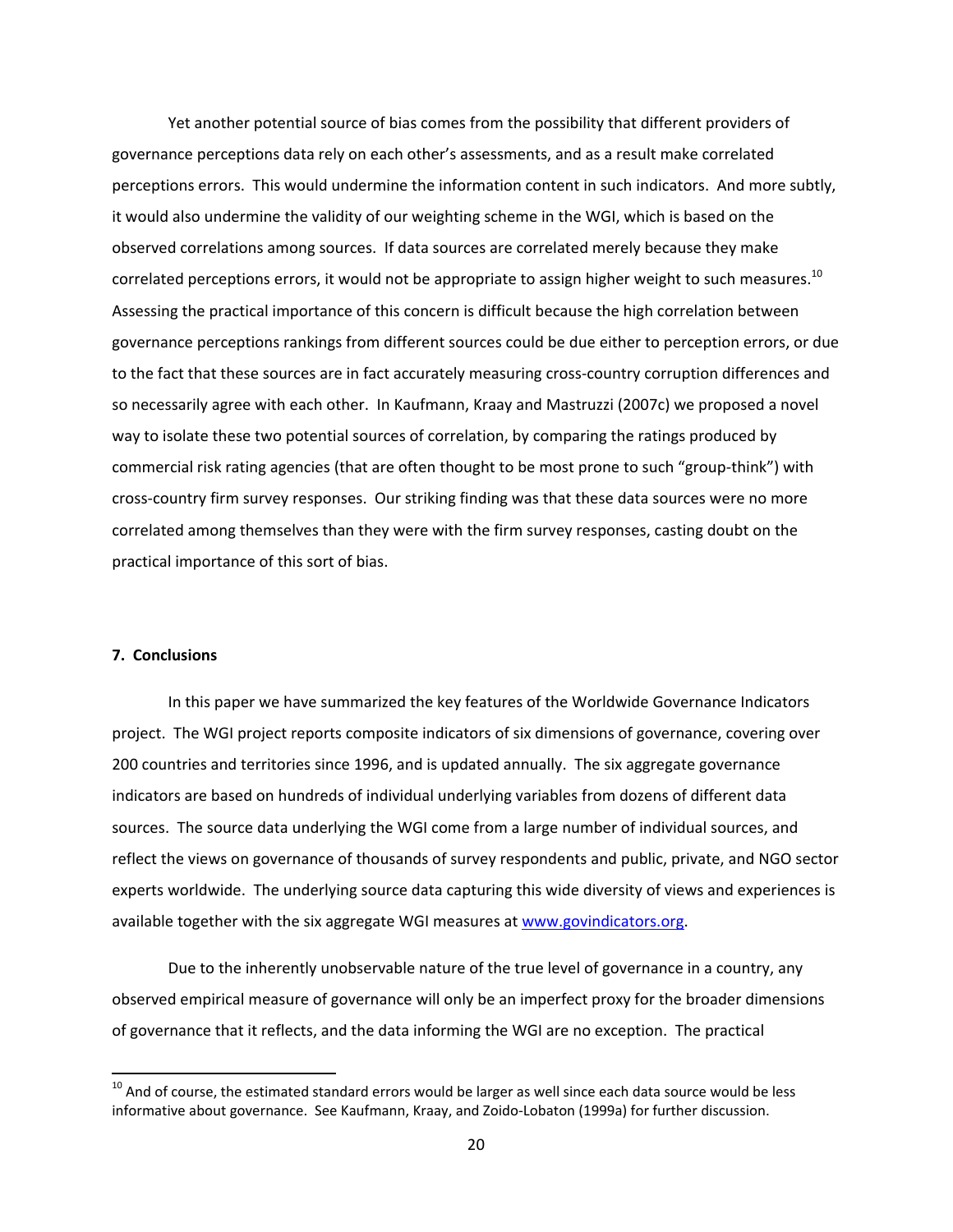consequence of this is that our estimates of governance are subject to nontrivial margins of error. Since the beginning of this research project in the 1990s, we have emphasized the importance of the estimation, disclosure, and use of the margins of error in interpreting country scores. In particular, users of the WGI should not over‐interpret small differences in performance (across countries or over time) in the six aggregate WGI measures in particular, and all governance measures in general. Careful interpretation of this data with due regard to margins of error is important, as data-based monitoring governance performance around the world has become more common, and as empirical measures of governance become more widely used by policy‐makers, analysts, journalists, risk rating agencies, and multilateral and bilateral donor aid agencies

The presence of margins of error does not imply that the WGI cannot be used to make meaningful comparisons of governance across countries or over time. Rather, our estimation of, and emphasis on, such margins of error is intended to enable users to make more sophisticated use of imperfect information. Using the WGI, we find that even after taking margins of error into account, it is possible to make many meaningful cross‐country and over‐time comparisons: almost two‐thirds of all cross‐country comparisons in 2009 result in highly‐significant differences (at 90 percent confidence levels), and more than one‐quarter of countries show a significant change in at least one of the six WGI measures during the decade 2000‐2009.

This paper has also offered a concise summary of some of the key methodological and analytical issues that come up in the construction and interpretation of composite governance indicators based on perceptions data. We refer readers to previous years' versions in the "Governance Matters" series of working papers for more detail on each of these issues. Finally, and as in past years, we continue to caution users that aggregate indicators such as the six WGI measures are often a blunt tool for policy advice at the country level. Users of the aggregate indicators can usefully complement their analysis with an in-depth examination of the the detailed disaggregated data sources underlying the WGI, together with a wealth of possible more detailed and nuanced sources of country‐level data and diagnostics on governance issues.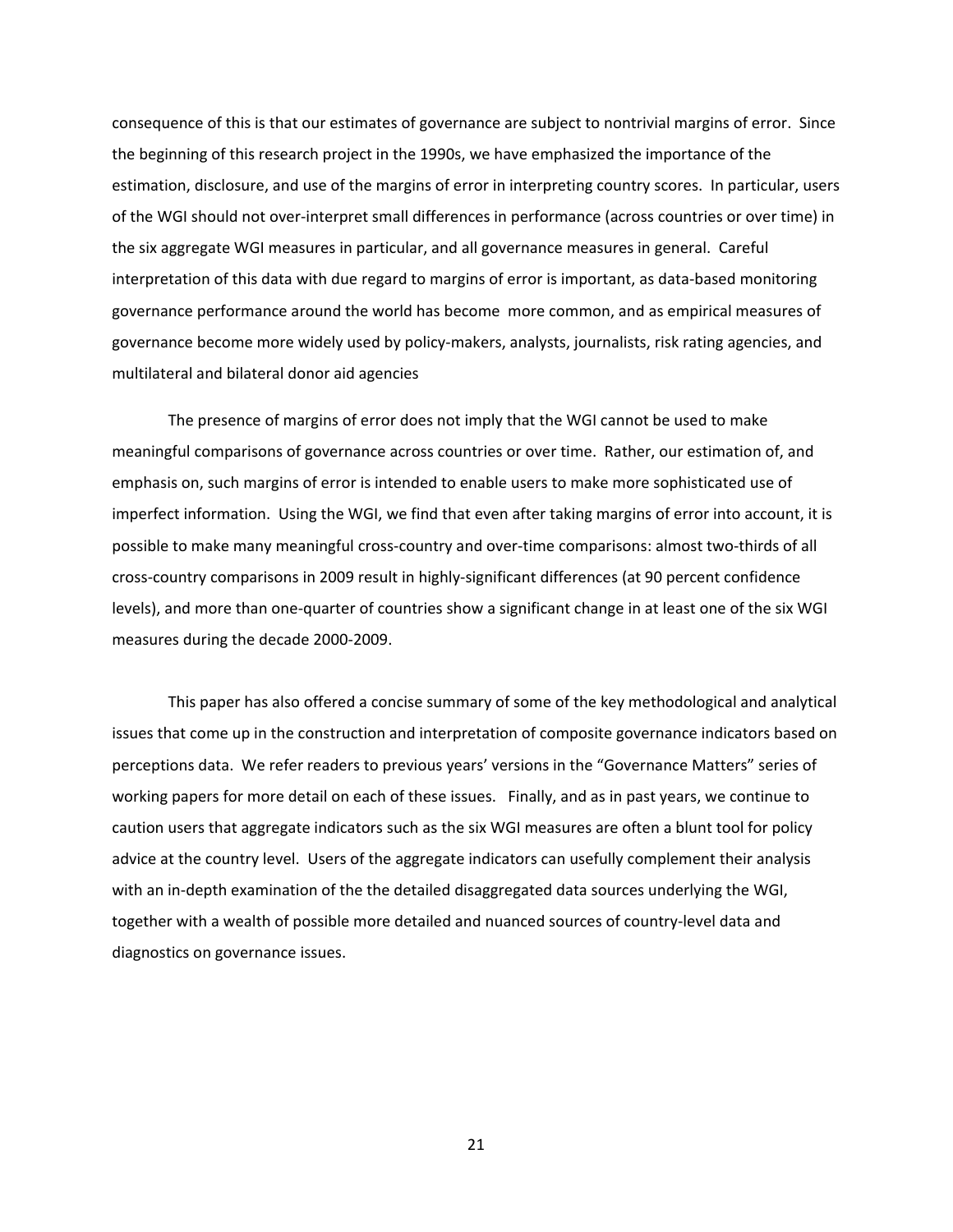#### **References**

Efron, Bradley and Carl Morris (1971). "Limiting the Risk of Bayes and Empirical Bayes Estimators – Part 1: The Bayes Case". Journal of the American Statistical Association. 66:807‐815.

Efron, Bradley and Carl Morris (1972). "Limiting the Risk of Bayes and Empirical Bayes Estimators – Part 1: The Empirical Bayes Case". Journal of the American Statistical Association. 67:130‐39.

Goldberger, A. (1972). "Maximum Likelihood Estimation of Regressions Containing Unobservable Independent Variables". International Economic Review. 13:1‐15.

Hallward‐Driemeier, Mary, Gita Khun‐Jush, and Lant Pritchett (2010). "Deals Versus Rules: Policy Implementation Uncertainty and Why Firms Hate It". NBER Working Paper No. 16001.

Kaufmann, Daniel, Aart Kraay and Pablo Zoido‐Lobatón (1999a). "Aggregating Governance Indicators." World Bank Policy Research Working Paper No. 2195, Washington, D.C.

Kaufmann, Daniel, Aart Kraay and Pablo Zoido‐Lobatón (1999b). "Governance Matters." World Bank Policy Research Working Paper No. 2196, Washington, D.C.

Kaufmann, Daniel, Aart Kraay and Pablo Zoido‐Lobatón (2002). "Governance Matters II – Updated Indicators for 2000/01." World Bank Policy Research Working Paper No. 2772, Washington, D.C.

Kaufmann, Daniel, Aart Kraay and Massimo Mastruzzi (2004). "Governance Matters III: Governance Indicators for 1996, 1998, 2000, and 2002". World Bank Economic Review. 18:253‐287.

Kaufmann, Daniel, Aart Kraay and Massimo Mastruzzi (2005). "Governance Matters IV: Governance Indicators for 1996‐2004. World Bank Policy Research Working Paper No. 3630. Washington, D.C.

Kaufmann, Daniel, Aart Kraay and Massimo Mastruzzi (2006a). "Measuring Governance Using Perceptions Data", in Susan Rose‐Ackerman, ed. Handbook of Economic Corruption. Edward Elgar.

Kaufmann, Daniel, Aart Kraay and Massimo Mastruzzi (2006b). "Governance Matters V: Aggregate and Individual Governance Indicators for 1996‐2005". World Bank Policy Research Working Paper No. 4012. Washington, D.C.

Kaufmann, Daniel, Aart Kraay and Massimo Mastruzzi (2007a). "The Worldwide Governance Indicators Project: Answering the Critics". World Bank Policy Research Working Paper No. 4149. Washington, D.C.

Kaufmann, Daniel, Aart Kraay and Massimo Mastruzzi (2007b). "Growth and Governance: A Reply/Rejoinder". Journal of Politics. 69(2):555‐562.

Kaufmann, Daniel, Aart Kraay and Massimo Mastruzzi (2007c). "Governance Matters VI: Aggregate and Individual Governance Indicators for 1996‐2006". World Bank Policy Research Working Paper No. 4280. Washington, D.C.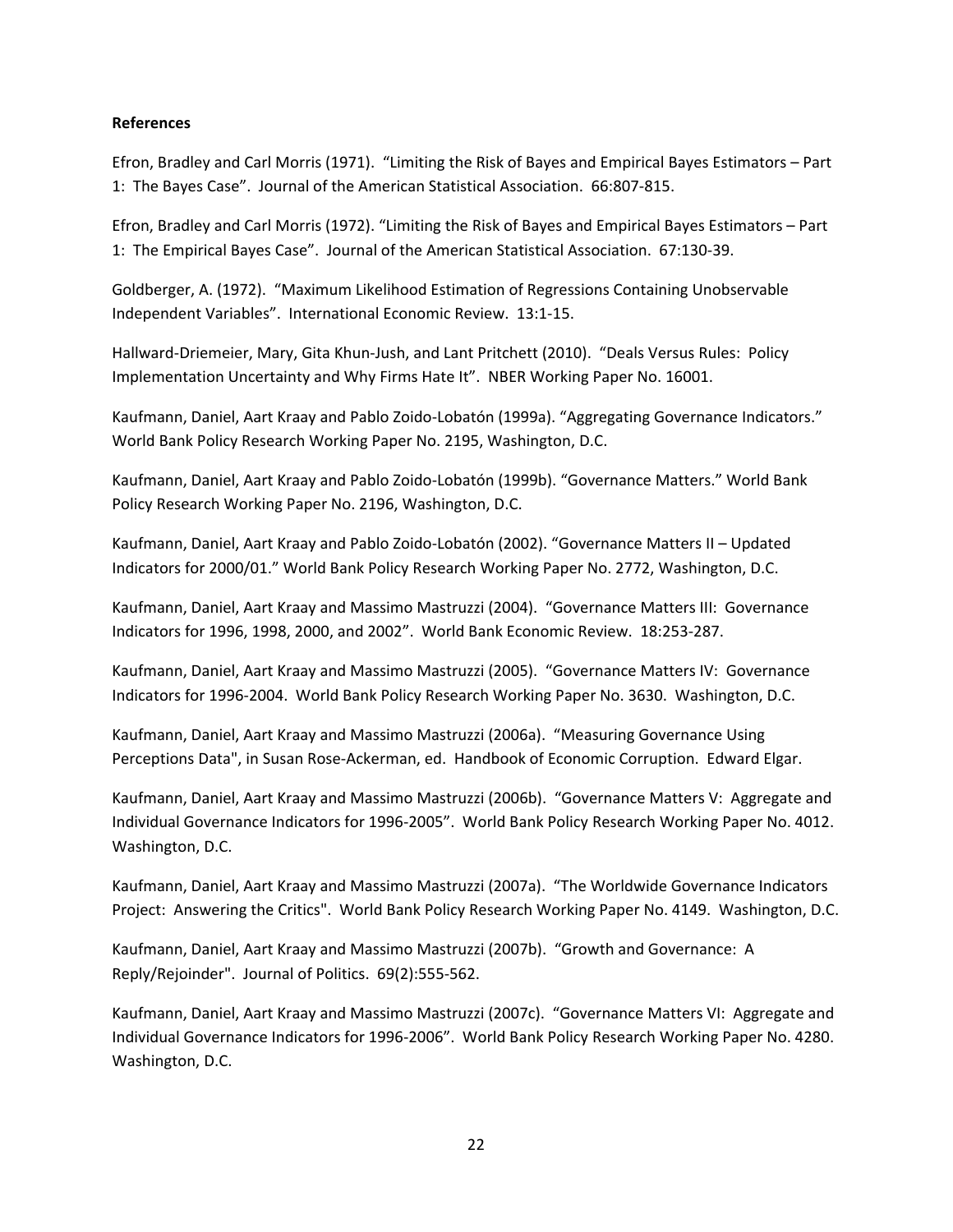Kaufmann, Daniel, Aart Kraay and Massimo Mastruzzi (2008). "Governance Matters VII: Aggregate and Individual Governance Indicators for 1996‐2007". World Bank Policy Research Working Paper No. 4654. Washington, D.C.

Kaufmann, Daniel and Aart Kraay (2008). "Governance Indicators: Where Are We and Where Should We Be Going?" World Bank Research Observer. Spring 2008.

Kaufmann, Daniel, Aart Kraay and Massimo Mastruzzi (2009). "Governance Matters VIII: Aggregate and Individual Governance Indicators for 1996‐2008". World Bank Policy Research Working Paper No. 4978. Washington, D.C.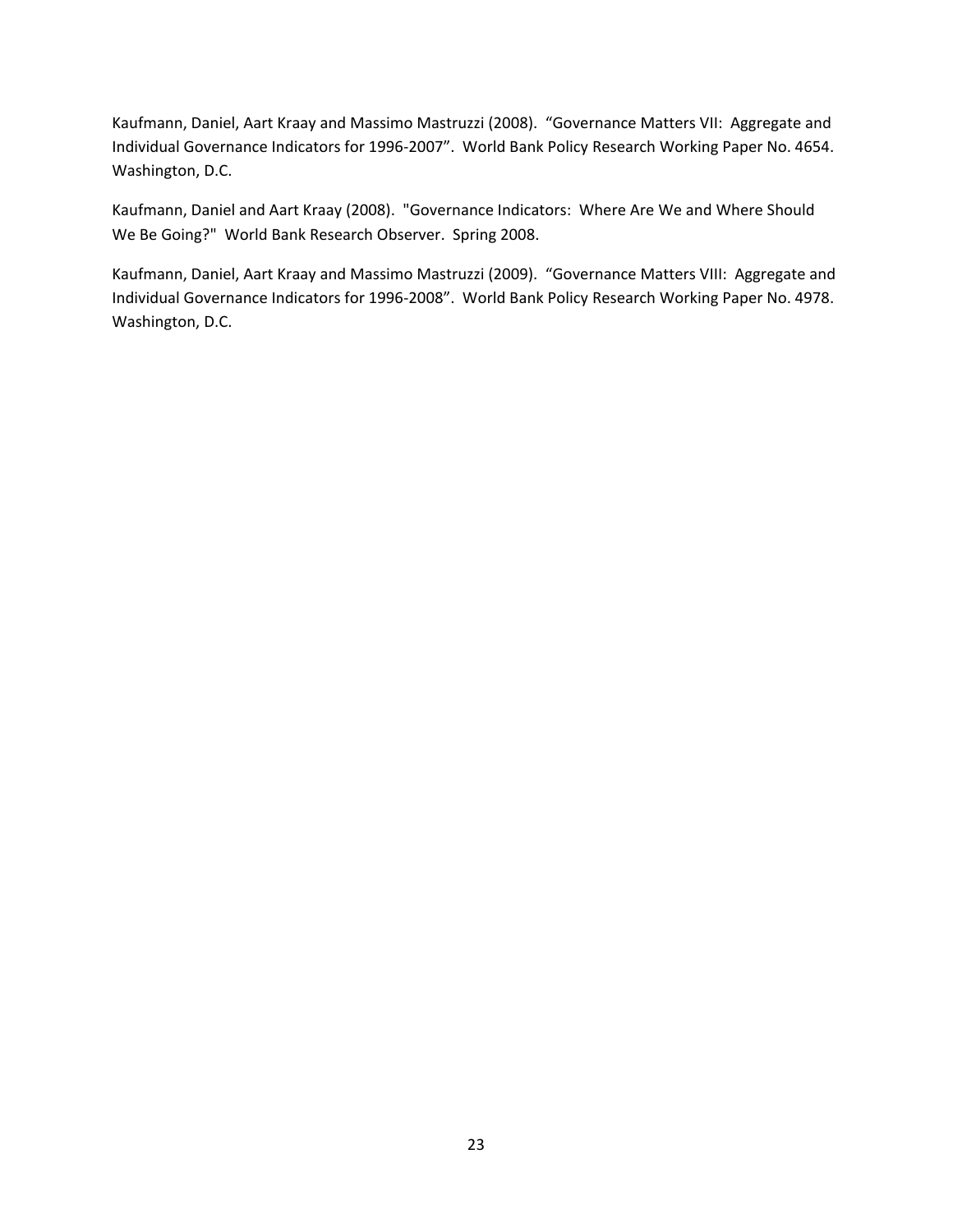#### **Appendix: Estimating the Parameters of the Unobserved Components Model**

In order to implement Equations (2) and (3) in the main text, we need to first estimate the unknown parameters  $\alpha_k$ ,  $\beta_k$ , and  $\sigma_k^2$  for every indicator  $k$ . This in turn requires us to distinguish between "representative" and "non‐representative" indicators, which we treat differently in the estimation process. Representative indicators are indicators that cover a set of countries in which the distribution of governance is likely to be similar to that in the world as a whole. Practically these include all of our indicators with large cross‐country coverage of developed and developing indicators.

In contrast non‐representative indicators cover either specific regions (for example the BEEPS survey of transition economies or the Latinobarometer survey of Latin American countries), or particular income levels (for example the World Bank CPIA ratings that cover only developing countries). Our classification of "representative" and "non‐representative" indicators is given in Table 1 of this paper.

For the set of representative indicators, we use the assumption of the joint normality of  $g_j$  and  $\varepsilon_{jk}$  write down the likelihood function of the observed data. The assumption of representativeness is crucial here because it justifies our assumption of a common distribution for governance across these different sources. As useful notation, let  $\alpha=(\alpha_1,...,\alpha_{K_j})$ ,  $\beta=(\beta_1,...,\beta_{K_j})$ , and  $\sigma^2=(\sigma_1^2,...,\sigma_{K_j}^2)$ , and let B and  $\Sigma$  be diagonal matrices with  $\alpha$  and  $\sigma^2$  on the diagonal. Using this notation, the mean of the vector of observed data for each country j,  $y_i$ , is  $\alpha$  and the variance is  $\Omega = \beta \beta' + B \Sigma B'$ . The contribution to the log-likelihood of country j therefore given by:

(4) 
$$
\ln L(\alpha, \beta, \sigma^2) \propto \ln |\Omega| + (y_j - \alpha)' \Omega^{-1} (y_j - \alpha)
$$

Summing these over all countries *j* and then maximizing over the unknown parameters delivers our maximum-likelihood estimates of  $\alpha_k$ ,  $\beta_k$ , and  $\sigma_k^2$  for every representative indicator  $k$ . Identification requires that we have a minimum of three representative indicators. Note that the number of data sources available for each country varies, and so the dimension of  $y_i$  and  $\alpha$  is  $K_i \times 1$ , and conformably B, Σ, and Ω are  $K_i$  x  $K_i$ . This way we are able to compile the likelihood function even though there potentially are missing observations for each country even among the representative indicators.

We cannot apply this method to non-representative indicators. To see why, consider the maximum-likelihood estimate of  $\alpha_k$  for some source k. Unsurprisingly this is the mean score across countries covered by indicator  $k$ . It is straightforward to see from Equation (1) that the expected value of the sample mean of scores on indicator k is  $\alpha_k + \beta_k \overline{g_k}$ , where  $\overline{g_k}$  denotes the average level of governance in the sample of countries covered by indicator  $k$ . For representative indicators, our choice of units for governance normalizes  $\overline{g_k} = 0$  and so the sample mean delivers a consistent estimate of  $\alpha_k$ . However, for a non-representative indicator where the average level of governance is different from the world as a whole, i.e.  $\overline{g_k} \neq 0$ , and so the sample mean does not provide a consistent estimate of  $\alpha_k$ .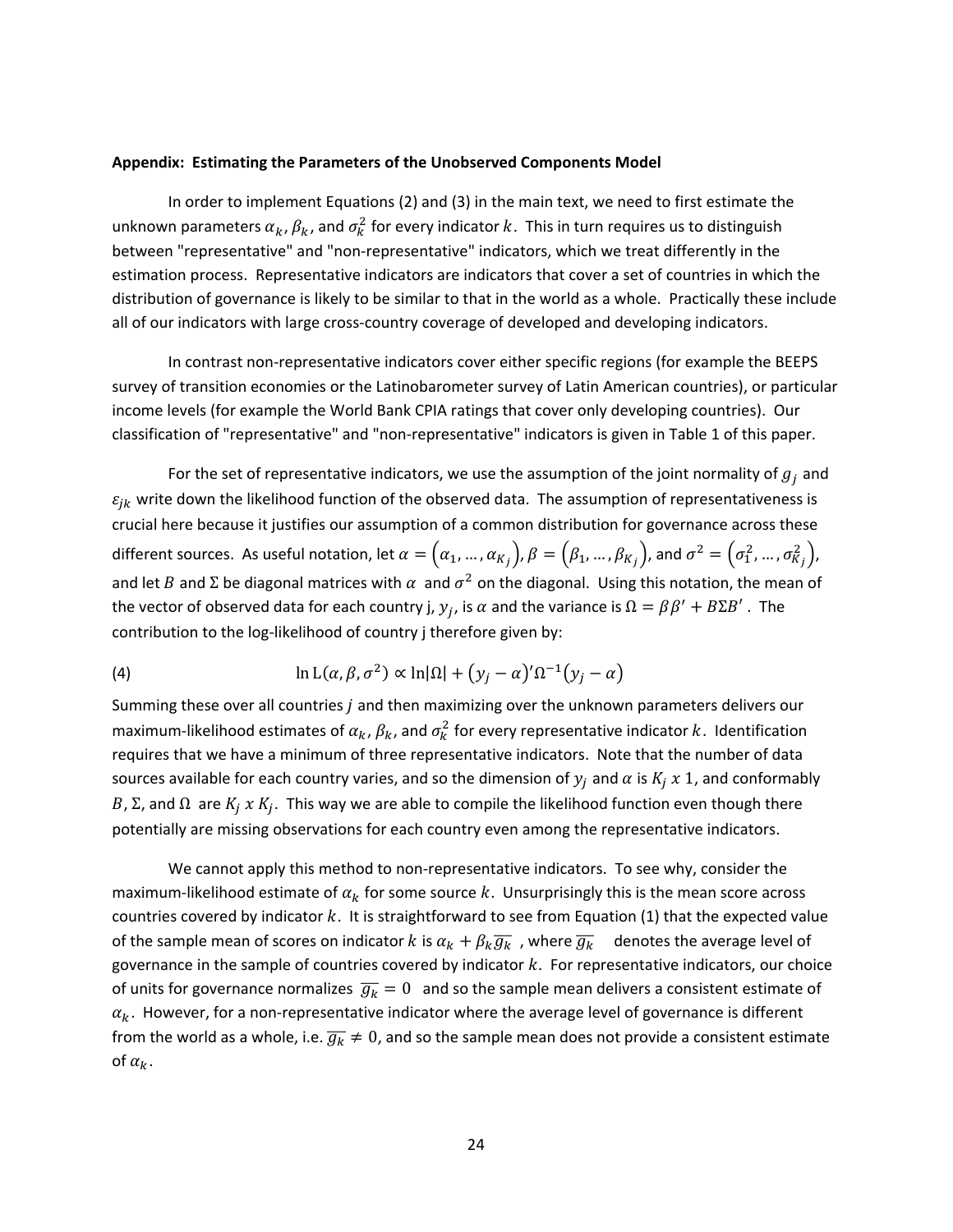We can nevertheless obtain consistent estimates of the unknown parameters of the nonrepresentative indicators by using the following simple argument. If  $g_i$  were observable, we could estimate  $\alpha_k$ ,  $\beta_k$ , and  $\sigma_k^2$  for any indicator simply by regressing the observed scores  $y_{jk}$  on  $g_j$ . Although  $g_j$  is itself not observable, we do have an estimate of  $g_j$  based on the representative indicators. In particular, let  $g_j^*$  denote this preliminary estimate of  $g_j$  based on only on the data from the representative indicators. We can decompose this conditional mean into observed governance plus its deviation from the mean, i.e.  $g_j^* = g_j + u_j$ . Since  $u_j$  is independent of  $g$ , we can view  $g_j^*$  as measuring  $g_j$  with classical measurement error. It is well-known that OLS estimates of  $\beta_k$  from a regression of  $y_{jk}$ on  $g_j^*$  will produce downward-biased estimates due to the usual attenuation bias. In particular, the probability limit of the OLS slope coefficient is  $\,\beta_k\big(1-V[u_j]/V\big[g_j^*\big]\!\big).\,$  Since the variance of  $u_j$  is simply the variance of the conditional mean of  $g_j\;$  given in Equation (3), and since  $V[g_j^*]$  is observable, we can correct the OLS coefficients for this attenuation bias to arrive at consistent estimates of the parameters of the non‐representative indicators. We collect all of the parameter estimates from the representative and non‐representative surveys, and insert them into the expressions in Equations (2) and (3) to arrive at estimates of governance and standard errors for each country.

Finally, there are two further rescaling steps before we arrive at the final estimates that we report. We first rescale the data to set the mean of the governance estimates to zero, and their standard deviation to one. The estimates of governance obtained from the UCM theoretically have a mean of zero, and a standard deviation slightly less than one. In any particular sample, however, the mean could be slightly different. To avoid confusion in interpreting the data, we begin by setting the mean of the governance estimates for each indicator and year to zero, and the standard deviation to one. In particular, for each indicator and year, we subtract the sample mean (across countries) from each country, and divide by the sample standard deviation (across countries). We then also divide the standard errors of the governance estimates for each country by the sample standard deviation of the governance estimates.

This first rescaling is just a renormalization of the scores, and of course has no impact on countries' relative positions on the governance indicators. It is also consistent with our choice of units for governance noted above, and notably that it has a mean of zero and a standard deviation of one in each period. If there were trends in global averages of governance over time, this choice of units would not be appropriate. However, as we have documented in Kaufmann, Kraay and Mastruzzi (2004, 2005, 2006b, 2007c, 2008, and 2009), we do not find strong evidence of significant trends in world averages of governance in our underlying indicators. We therefore think this choice of units is appropriate. Moreover, absent any changes in global averages of governance, changes over time in countries' relative positions on the WGI can also be interpreted as changes in their absolute governance scores.

The second rescaling is substantively more interesting, and addresses the fact that the sample of countries covered by our governance indicators has expanded since 1996, and quite considerably for some of our indicators. If the new countries added each year were broadly representative of the worldwide distribution of governance, this too would pose no special difficulties. However, for some of our indicators, we find that countries added in later years score on average somewhat higher than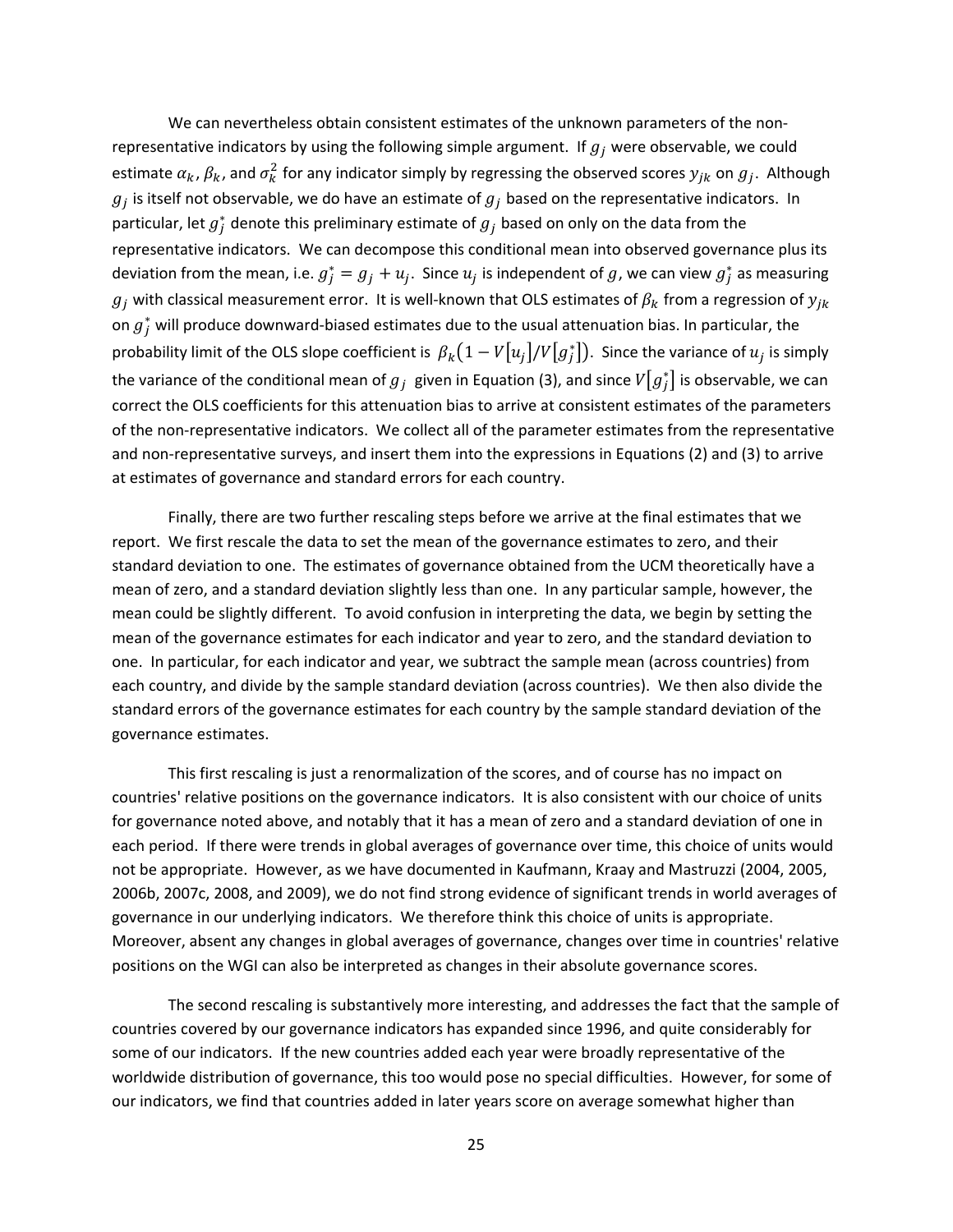countries that were continuously in the sample. This in turn means that it would be inappropriate to impose a global average governance score of zero in earlier periods for the smaller set of countries for which data is available in the earlier periods, since our earlier estimates did not include the better-thanaverage performers added later. It also means that some countries in our aggregate indicators in the earlier years would have showed small declines in some dimensions of governance over time that were driven by the addition of better‐performing countries in later years.

We address this issue with a second simple re-scaling of the aggregate governance indicators. We take the most recent year of our indicators as a benchmark. In particular, the indicators from 2005 onwards indicators cover between 206 and 213 countries, which are clearly representative of the world as a whole. Consistent with our choice of units for governance, the estimates for these years have zero mean and standard deviation of one across countries due to the first standardization noted above. We next consider the countries that were added in 2005 relative to 2004. We then adjust the world‐wide average score in 2004 so that it would have a mean of zero *had we included the 2005 scores for those countries added in 2005 relative to 2004*. <sup>11</sup> We then continue backwards in time in the same way to adjust the data for each previous year back to 1996. In particular, to arrive at the final score reported for each country, we need to subtract the adjusted mean and divide by the adjusted standard deviation. The standard error of the governance estimate also needs to be divided by the indicated adjusted standard deviation. For years after 2005, we do not rescale the data in this way as the sample of countries covered by the aggregate indicators changes only minimally.

 $^{11}$  The adjustment factor for the mean is simply  $-\overline{y_T}(N_T-N_{T-1})/N_{T-1}$ , where  $N_T$  is the number of countries with data in period T and  $\overline{y}_T$  is the average score of the additional countries in period T. The higher is the average score of the new entrants and/or the more new entrants there are, the more we lower the mean in the previous period. This ensures that a hypothetical sample consisting of our year  $T-1$  adjusted scores for all countries combined with the year T scores for the countries added in year T relative to  $T-1$  would have a mean of zero and standard deviation of one. We also adjust the standard deviation of the year  $T$  scores to ensure that the standard deviation of this hypothetical sample would be one. We do this by multiplying the scores (and the standard errors) for each country in year  $T-1$  by a factor of  $\sqrt{\frac{N_T}{N_{T-1}}-(N_T-N_{T-1})/N_{T-1}}(V_T+\overline{y_T}^2)-\overline{y_{T-1}}^2$ , where  $V_T$  is the variance

across countries in our estimates of governance in year T for the new entrants to the sample in period  $T-1$ . The greater is the dispersion in the scores of new entrants, the more we need to reduce the dispersion of scores in the previous years.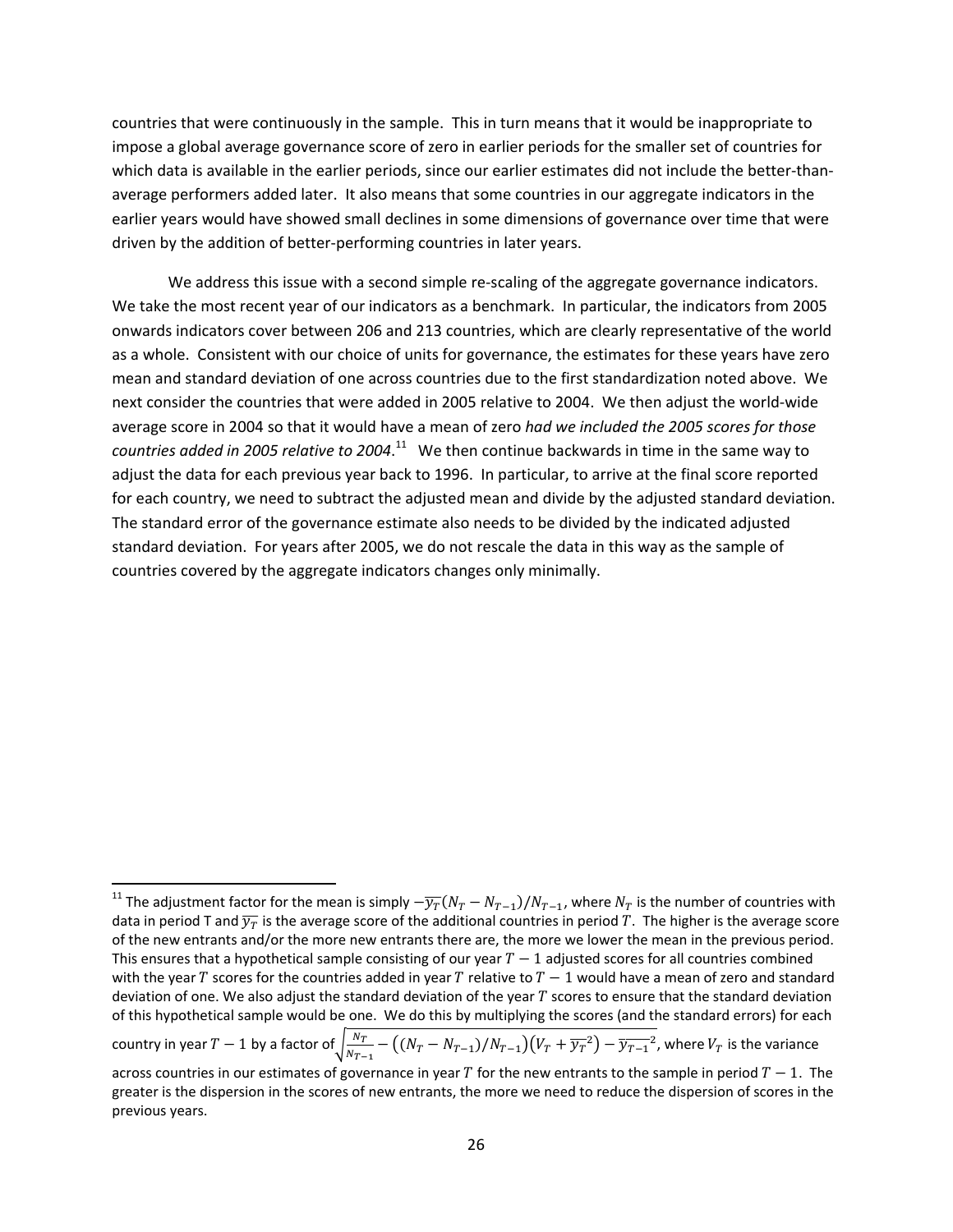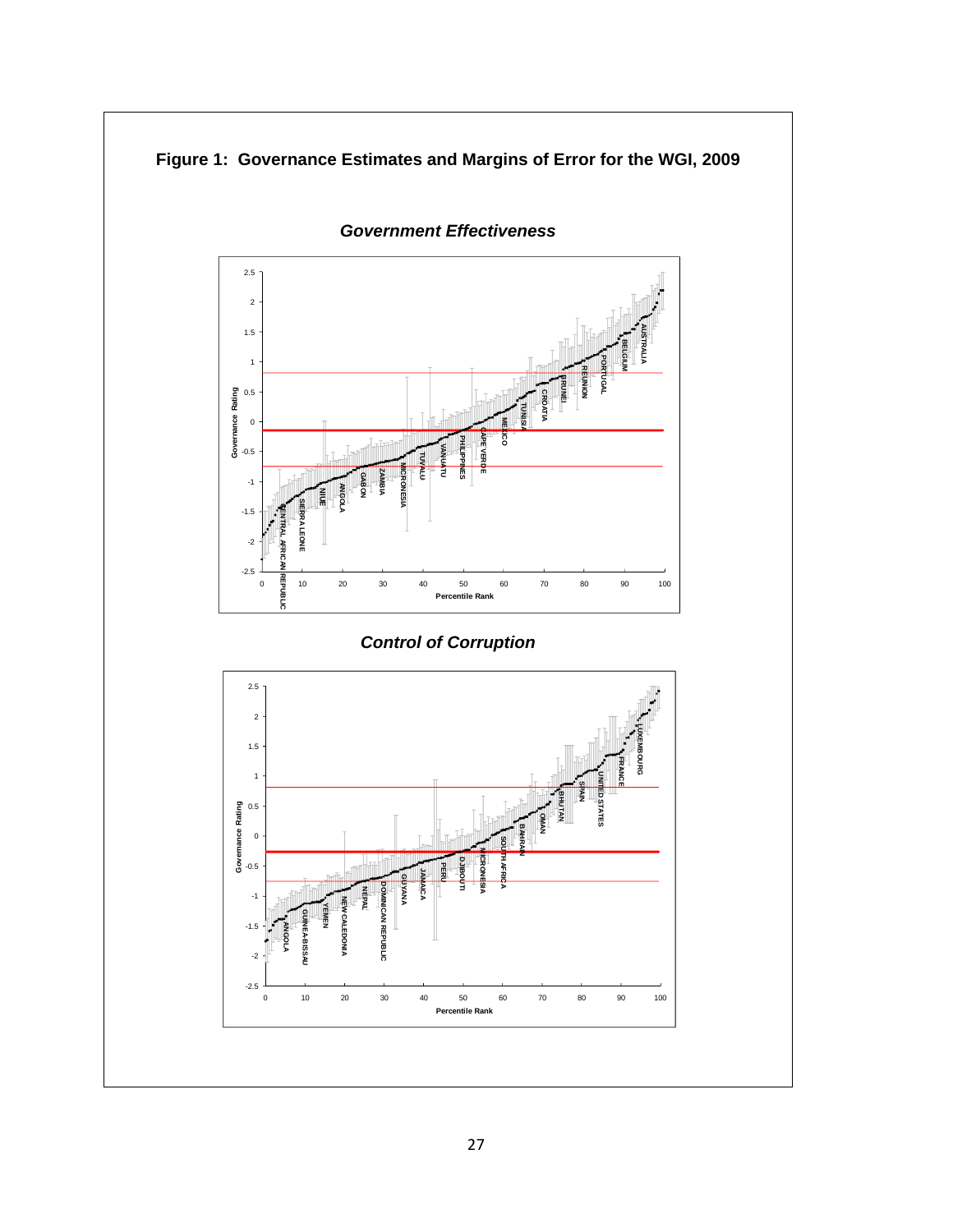